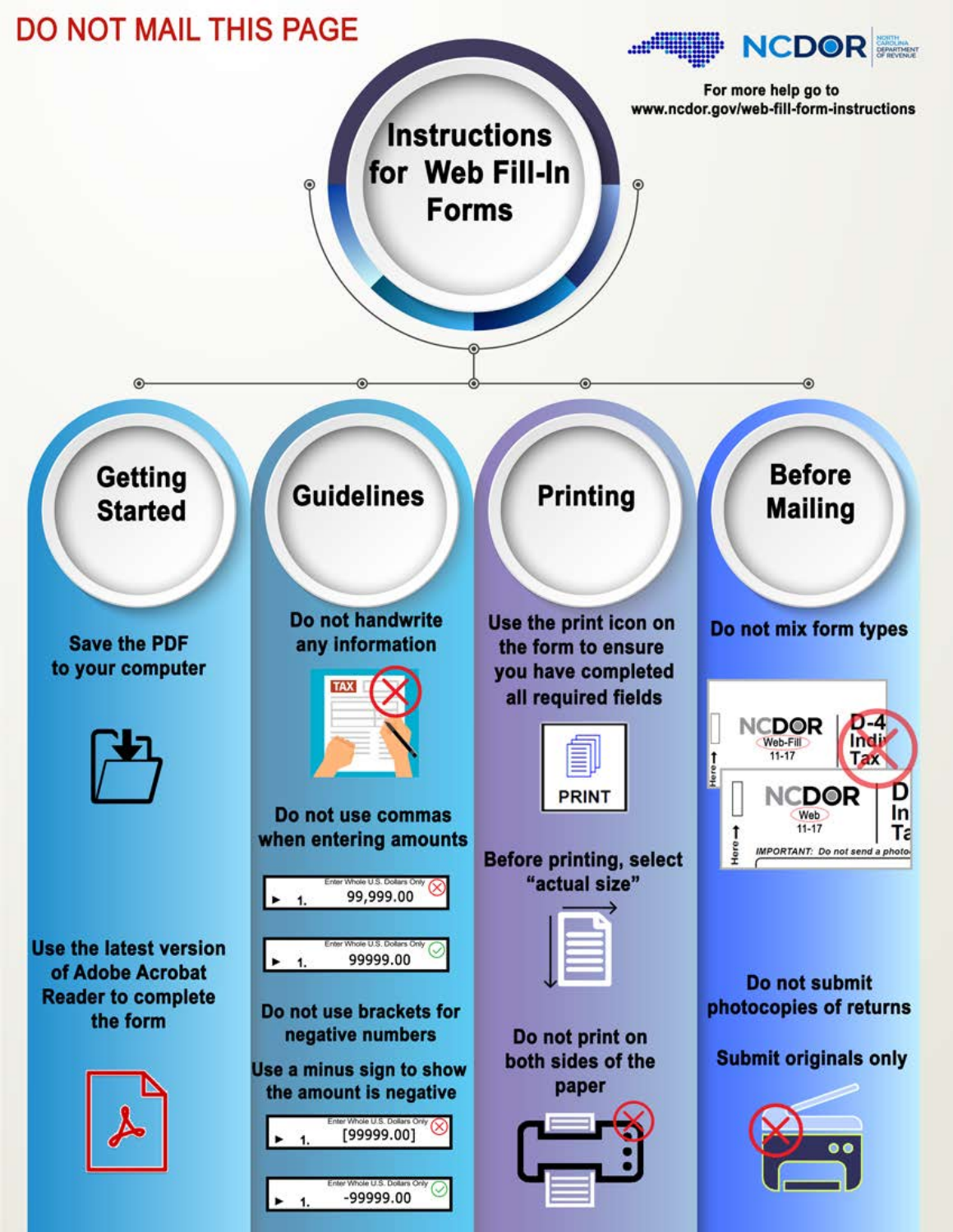

*DOR*

**D-400TC ICDOR** 

**2019 Individual Income Tax Credits**  $\frac{U_{\text{SSE}}}{\frac{9}{2} + 19}$ 

Last Name *(First 10 Characters)* Your Social Security Number

If you claim a tax credit on Form D-400, Line 16, you must attach this form to the return. Otherwise, the tax credit may be disallowed.

**Part 1. Credit for Income Tax Paid to Another State or Country – N.C. Residents Only 5.** Multiply Line 4 by Line 3 **3.** Divide Line 2 by Line 1 and enter the result as a decimal amount *(Round to four decimal places)* **1.** Total income from all sources while a resident of N.C. modified by N.C. adjustments to federal gross income **2.** Portion of Line 1 that was taxed by another state or country **4.** Total North Carolina income tax *(From Form D-400, Line 15)* **6.** Amount of net tax paid to the other state or country on the income shown on Line 2 **7a. Credit for Income Tax Paid to Another State or Country** Enter the lesser of Line 5 or Line 6 **7b.** Enter the number of states or countries for which a credit is claimed **Total Tax Credits to be Taken for Tax Year 2019** *(Add Lines 17 and 18. Enter the result here and on* **19.** *Form D-400, Line 16.)* **The amount on Line 19 cannot exceed the tax shown on Form D-400, Line 15. 17.** Enter the lesser of Line 15 or Line 16 **16.** North Carolina income tax *(From Form D-400, Line 15)* **15.** Add Lines 7a, 8b, 9b, 10b, 11b, 12, 13, and 14 **18.** Business incentive and energy tax credits *(Attach Form NC-478 and any required supporting schedules to the front of Form D-400)* **8.** An **income-producing** historic structure *(Article 3D)* 8a. **9.** A **nonincome-producing** historic structure *(Article 3D)* 9a. **14.** Tax credits carried over from previous years *(Do not include any carryover of income tax credits taken on Form NC-478 or Form NC-Rehab.)* **Part 3. Computation of Total Tax Credits to be Taken for Tax Year 2019 11.** A **nonincome-producing** historic mill facility *(Article 3H)* 11a. **10.** An **income-producing** historic mill facility *(Article 3H)* 10a. **12.** An **income-producing** historic structure *(Article 3L) (From Line 19 of Form NC-Rehab, Part 4)* **13.** A **nonincome-producing** historic structure *(Article 3L) (From Line 22 of Form NC-Rehab, Part 4)* If you claim a tax credit for taxes paid to more than one state or country, do not complete Lines 1-6. Instead, complete the "Out-of-State Tax Credit Worksheet" in the instructions to determine the amount to enter on Line 7a. **Important: Refer to the Instructions before completing this form.** Enter expenditures and expenses on Lines 8a, 9a, 10a, and 11a only in the first year the credit is taken. For Lines 8a and 9a, the expenditures and expenses must have been incurred prior to January 1, 2015. For Lines 10a and 11a, an eligibility certification must have been submitted to the State Historic Preservation Office prior to January 1, 2015. Enter the installment amount of the tax credit on Lines 8b, 9b, and 11b, and the total amount of the tax credit on 10b. **Part 2. Credits for Rehabilitating Historic Structures** 5. 3. 1. Enter Whole U.S. Dollars Only 2. 4. 6. 7a. 7b. 19. 17. 16. 15. 18. 8b. 9b. 14. 11b. 10b. 12. 13. If you take a credit on Lines 12 or 13, attach Form NC-Rehab to the front of Form D-400. **Do not send a photocopy of this form.** 3. Divide Line 2 by Line 1 and entier the coult as a decimal amount<br>
4. Total North Carolina phone tax (*if orm Form D-400, Line 15)*<br>
4. Total North Carolina from the tax (*if orm Form D-400, Line 15)*<br>
5. Multiply Line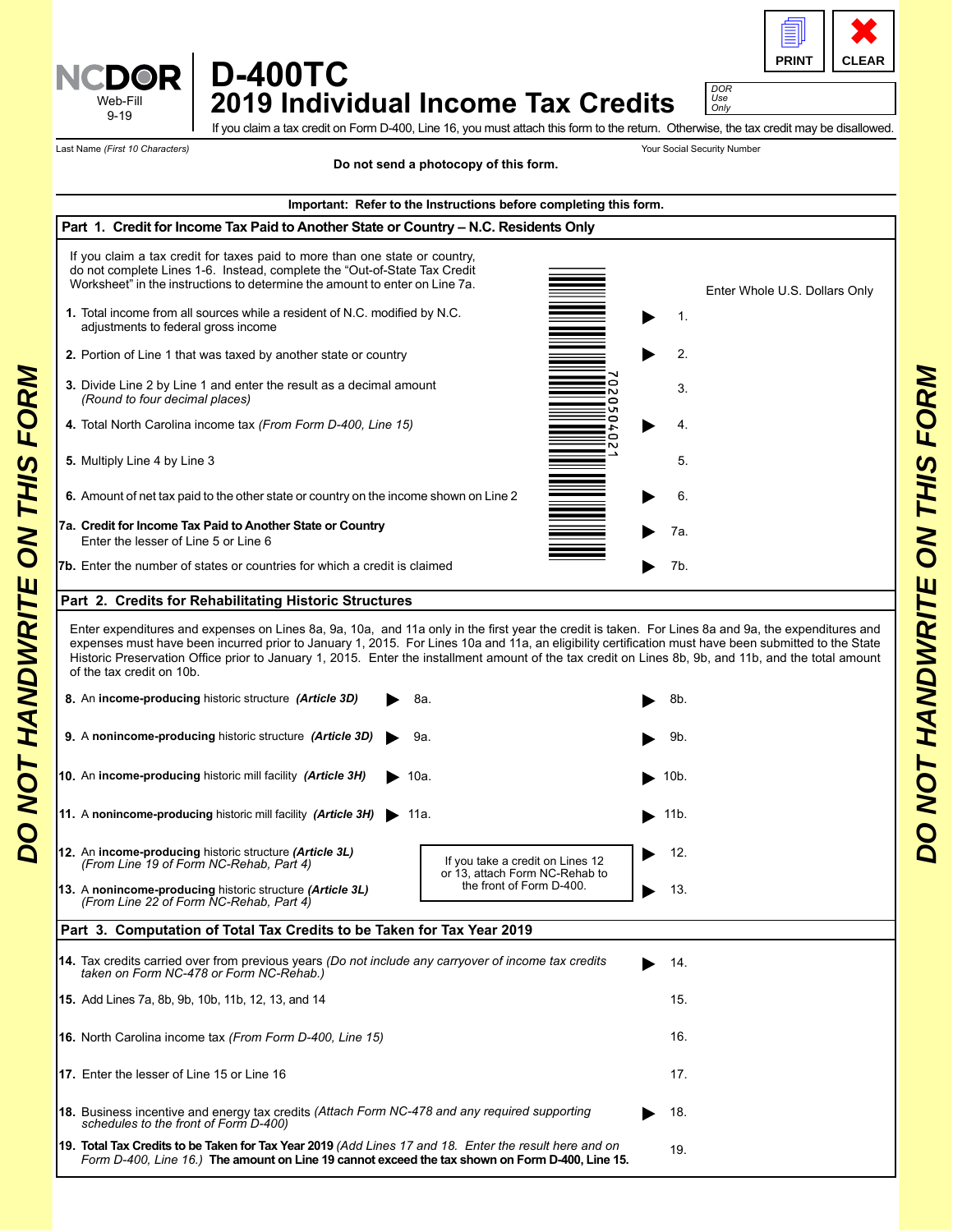

# North Carolina Individual Income Tax Instructions

**THIS BOOKLET CONTAINS INSTRUCTIONS FOR FORMS D-400, D-400 SCHEDULE S, D-400 SCHEDULE PN, D-400TC, AND D-400 SCHEDULE AM FOR TAX YEAR 2019**







#### **IMPORTANT TELEPHONE NUMBERS**

| Tax Fraud Hotline (8:00 a.m to 5:00 p.m., Monday through Friday) |  |
|------------------------------------------------------------------|--|
| Toll Free                                                        |  |
|                                                                  |  |

#### **N.C. DEPARTMENT OF REVENUE, P.O. BOX 25000, RALEIGH, NC 27640-0100**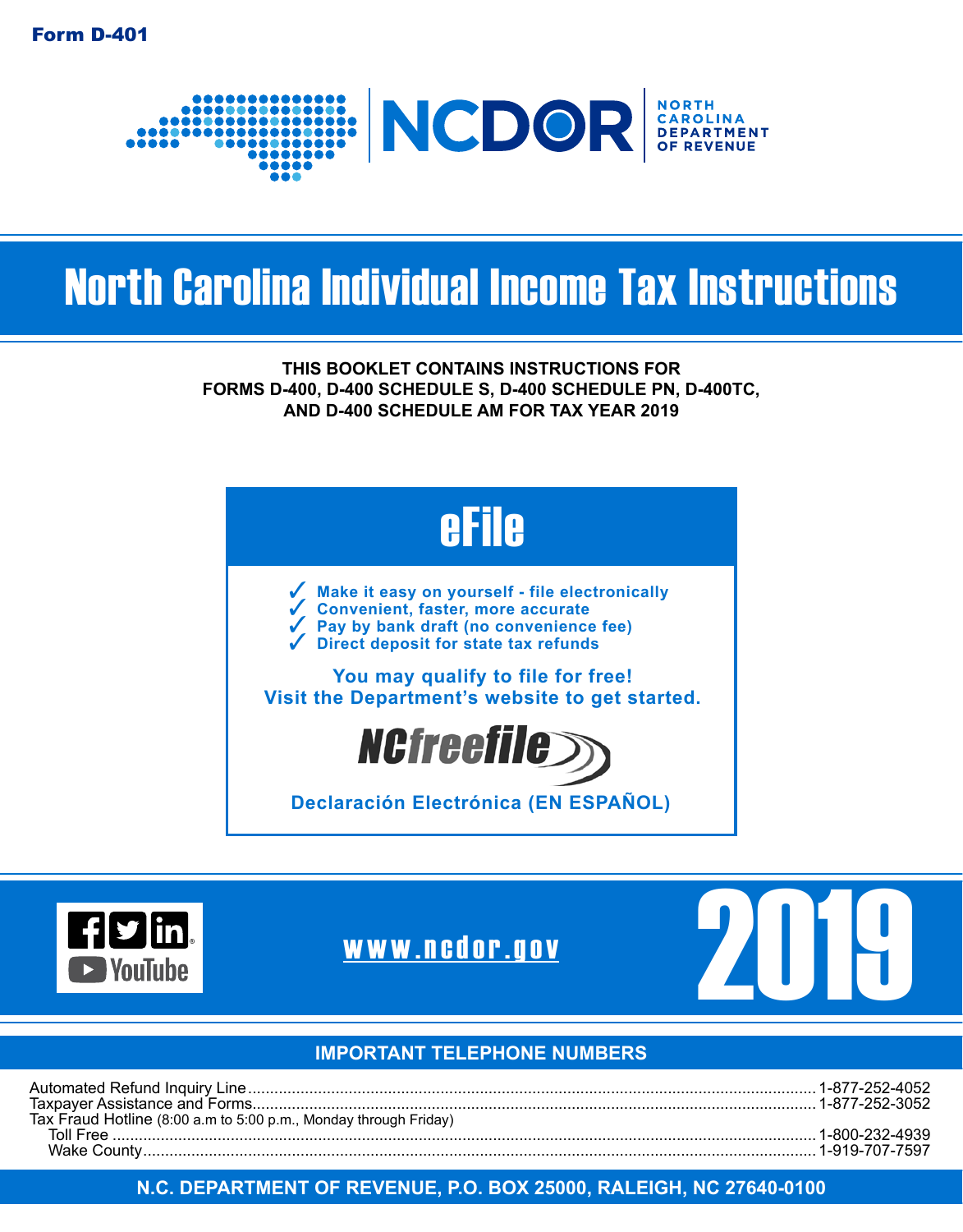#### **In This Booklet**

| Instructions for:                |  |
|----------------------------------|--|
|                                  |  |
| Form D-400 Schedule S16          |  |
| <b>Form D-400 Schedule PN 19</b> |  |
|                                  |  |
|                                  |  |
|                                  |  |

#### **What you should send us...**

- **•** Your North Carolina income tax return (Form D-400).
- **•** Federal forms W-2 and 1099 showing the amount of North Carolina tax withheld as reported on Form D-400, Line 20.
- **•** Federal Form 1099-R if you claimed a **Bailey** retirement deduction on Form D-400 Schedule S, Line 10.
- **•** Form D-400 Schedule S if you added items to federal adjusted gross income on Form D-400, Line 7, or you deducted items from federal adjusted gross income on Form D-400, Line 9.
- **•** Form D-400 Schedule S if you deducted N.C. itemized deductions on Form D-400, Line 11.
- **•** Form D-400 Schedule PN if you entered a taxable percentage on Form D-400, Line 13.
- **•** Form D-400TC and, if applicable, Form NC-478 and Form NC-Rehab if you claimed a tax credit on Form D-400, Line 16.
- **•** A copy of the tax return you filed in another state or country if you claimed a tax credit for tax paid to another state or country on Form D-400TC, Line 7a.
- **•** A copy of your federal tax return unless your federal return reflects a North Carolina address or you filed electronically.
- **•** Other required North Carolina forms or supporting schedules. (Do not send copies of completed worksheets from the instruction booklet or other unnecessary attachments.)
- **•** A check or money order payable to the "North Carolina Department of Revenue," if you have a tax due on Form D-400, Line 27. Include a payment voucher, Form D-400V or D-400V Amended, available from the Department's website.

**Important:** The Department will not accept a check, money order, or cashier's check unless it is drawn on a U.S. (domestic) bank and the funds are payable in U.S. dollars.

**Want a convenient, reliable, proven method for filing and paying your taxes? Try eFile! Over 90% of North Carolinians take advantage of the benefits of eFiling!**

*With eFile, you can file your state and federal income tax returns at the same time, and, if you owe tax, pay by bank draft with no convenience fee.*



- Visit www.ncdor.gov to access eFile for Free over 70% of North Carolinians qualify (IRS estimate). Certain eligibility requirements apply.
- If you don't qualify to eFile for Free, visit www.ncdor.gov to access NCDOR-approved software provider lists or choose a tax professional to eFile for you.
- Get free tax help through Volunteer Income Tax Assistance (VITA) or Tax Counseling for the Elderly (TCE) - visit www.irs. gov or call 1-800-829-1040. Certain eligibility requirements apply.
- Software prices, software features, and tax professional fees vary. Choose the one that meets your needs.
- *•* eFile Advantages
	- File current, amended, and prior year returns.
	- Make or schedule payments up to the due date of the tax, estimates up to 12 months out, extensions up to 6 months out.
	- Get confirmation by email when your forms and payments are received.
	- Choose direct deposit for your state individual income tax refund.

#### **Make your tax payments electronically - it's easy.**

Visit www.ncdor.gov and select a File and Pay option. Pay by bank draft (no convenience fee), or MasterCard or Visa (convenience fee).

# **Follow UsEdition** Control Control Control Control Control Control Control Control Control Control Control Control Control Control Control Control Control Control Control Control Control Control Control Control Control Control Cont

## **Future Developments**

For the latest information about developments affecting Form D-400 or the instructions, such as legislation enacted after the publication of the tax forms, visit the Department's website.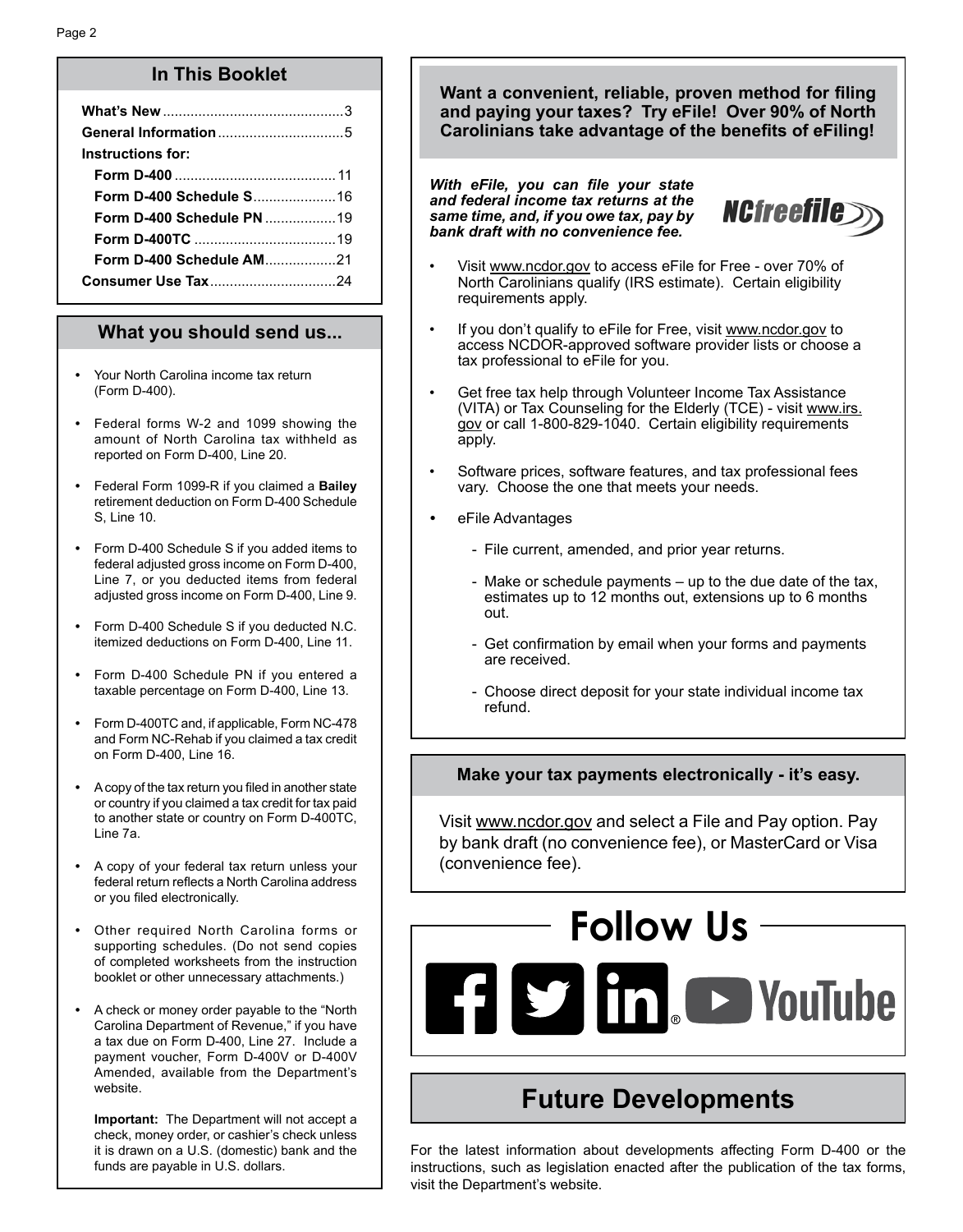## **What's New for 2019?**

#### • **North Carolina Individual Income Tax Extension**

Effective January 1, 2019, state law permits an automatic extension to file your North Carolina income tax return if you certify that you were granted an automatic extension to file your federal income tax return. *(For more information on how to get an extension, see Page 7.)*

#### • **Veterans Benefits and Transition Act**

The Veterans Benefits and Transition Act of 2018 (PL 115-407 signed into law December 31, 2018) amended the Servicemembers Civil Relief Act to allow the spouse of a servicemember to elect to use the same state of residence as the servicemember for state tax purposes. Beginning with taxable year 2018, this election can be made regardless of when or where the taxpayers were married. *(For more information on who must file a North Carolina individual income tax return, see Page 5.)* 

#### • **Form D-400 Affirmation**

The affirmation statement for the D-400 and accompanying schedules and statements has been clarified to state that upon signing the return, the taxpayer is declaring and certifying that the taxpayer has examined the return and all accompanying schedules and statements, and that they are true, correct, and complete.

#### • **N.C. Standard Deduction Amount Increased**

The N.C. standard deduction for each filing status is increased for tax year 2019. To determine the N.C. standard deduction amount for your filing status, see Page 13.

#### • **Charitable Contribution**

Beginning with tax year 2019, N.C. law was changed to conform to federal law that allows a federal income tax exclusion to taxpayers over the age of 70 1/2 that make qualified charitable distributions from an individual retirement plan. This change eliminates the corresponding N.C. adjustments to taxable income that were previously required.

#### • **Change in Tax Rate**

The income tax rate imposed on an individual's North Carolina taxable income for tax years beginning on or after January 1, 2019 is reduced from 5.499% to 5.25%.

#### • **Form D-400 Schedule AM No Longer Year Specific**

Schedule AM is no longer year specific and may be used to amend any tax period eligible to be amended under N.C. law. Taxpayers will now be required to enter the calendar year or other tax year being amended in the appropriate fields at the top of Schedule AM. *(For more information on Form D-400 Schedule AM, see Page 21.)*

#### • **Other 2019 Legislative Changes**

For information on other legislative changes that affect tax year 2019, see the **"2019 Tax Law Changes"** publication available on the Department's website.

## **The Office of the Taxpayer Advocate is Here to Help You**

#### **What is the Office of the Taxpayer Advocate?**

The Office of the Taxpayer Advocate ("OTA") was established by the Secretary of Revenue to help ensure the Department enforces the State's tax laws in an impartial, consistent, secure, and efficient manner. The purpose of OTA is to instill confidence and integrity in the administration of North Carolina's tax laws by ensuring taxpayers are afforded their rights as established in the Taxpayer's Bill of Rights. When a problem arises between a taxpayer and the Department that cannot be resolved through normal administrative channels, OTA will work with the appropriate division within the Department to seek resolution of the problem and ensure that it is handled in a professional manner.

#### **What can the Office of the Taxpayer Advocate do for you?**

OTA can help you resolve certain tax issues with the Department. To receive OTA assistance, one or more of the following criteria must be met:

- You must have attempted to resolve a state tax issue(s) through the normal administrative channels. In other words, you must have exhausted ALL administrative remedies provided by law before contacting OTA.
- A Departmental response has not been provided to you by the date promised or within the date required by law.
- You believe that instructions or information provided to you by the Department is incorrect and that the erroneous information caused confusion or led to an unnecessary hardship.
- You have a reoccurring issue that has not been resolved through normal administrative channels.

#### **The Office of the Taxpayer Advocate cannot help with:**

- Issues involving a current state audit
- Provide the status of a refund request
- Stop collection activity
- Waives taxes, penalties, or interest
- Accept an offer in compromise

Taxpayers may, however, receive assistance with the above matters by calling our toll-free customer service number at 1-877-252-3052.

#### **How can you reach us?**

An eligible taxpayer may request OTA assistance by completing Form NC-TA, which is available on the Department's website. You can also contact the office at 1-919-715-2080.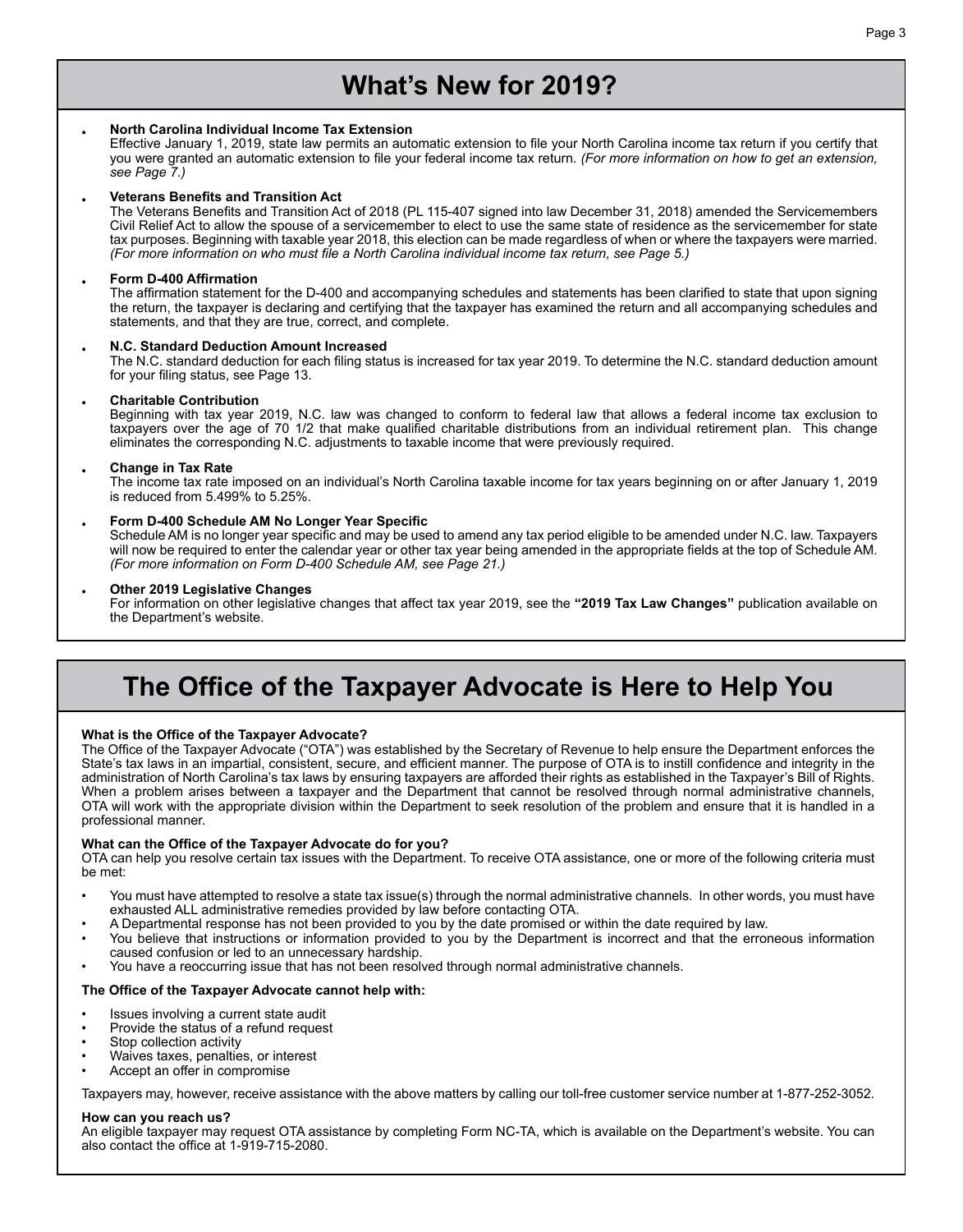## **Before You Begin**

Read the instructions carefully before you begin preparing your individual income tax return. Make sure that you complete and attach the proper tax schedules to your tax return. Incomplete or inaccurate information may result in the Department returning your tax return to you, thereby delaying the processing of your tax return and any refund due thereon.

**Important:** You must enter your **entire nine digit** social security number(s) ("SSN") in the appropriate boxes on the forms. An incorrect or missing SSN can increase your tax, reduce your refund, or delay your refund.

- Be sure to enter your complete address on your return, including your apartment number, if applicable.
- Make sure you have received all of your W-2s, 1099s, and other tax documents that you need to prepare your return.
- **Do not** submit photocopies of the return. Submit original forms only. **Do not** use any prior year forms.
- **Use black or blue ink only. Do not use red ink or pencil.**
- **•** Write your numbers clearly inside the boxes like this:  $\boxed{1}$ ,  $\boxed{11}$ ,  $\boxed{3}$ ,  $\boxed{6}$ , 0 0
- **Do not** use dollar signs (\$), commas, decimal points, or other punctuation marks like this:
- **Do not** use brackets to indicate negative numbers. Negative numbers are indicated by filling in the circle next to the number. **Example:**  $1|2|3|4|5|$  00
- If you are completing a web-fill form on the Department's  $-12345.00$ website, enter a minus sign to indicate a negative number. **Example:**
- If you do not have an entry for a particular line, leave it blank. Do not enter dashes, zeros, draw lines, or other symbols in boxes that you have no entry for that line.
- Round off to the nearest whole dollar. Drop amounts under 50 cents and increase amounts from 50 cents to 99 cents to the next whole dollar.
- Use capital letters.

| • Print letters and numbers like this: $\vert A \vert B \vert c \vert D \vert E \vert F \vert G \vert H \vert 1 \vert J \vert K \vert L \vert M \vert N \vert 0 \vert P \vert Q \vert R \vert S \vert T \vert U \vert V \vert N \vert X \vert Y \vert Z \vert$ |  |  |                                |  |  |                     |  |        |  |  |  |  |  |  |
|----------------------------------------------------------------------------------------------------------------------------------------------------------------------------------------------------------------------------------------------------------------|--|--|--------------------------------|--|--|---------------------|--|--------|--|--|--|--|--|--|
|                                                                                                                                                                                                                                                                |  |  |                                |  |  | 0 1 2 3 4 5 6 7 8 9 |  |        |  |  |  |  |  |  |
| • Fill in applicable circles completely.                                                                                                                                                                                                                       |  |  | <b>Example:</b> $\bigcirc$ Yes |  |  |                     |  | $O$ No |  |  |  |  |  |  |

Each year the Department makes available several different versions of tax forms and schedules. **Do not** mix the different versions. If you submit different versions for the same tax year, the Department cannot process your tax return.

**Example:** Do not submit a software generated Form D-400 with a web-fill Form D-400TC. Instead, submit a software generated Form D-400 and a software generated Form D-400TC, or a web-fill Form D-400 and a web-fill Form D-400TC.

## **Maintaining Records**

You should keep canceled checks, receipts, and other documentation, including a copy of your federal return, to verify any amount entered on your tax return until the statute of limitations runs out for the return. Usually, this is three years from the due date of the return or three years from the date the return is filed, whichever is later. Lack of adequate records may result in the disallowance of all or part of the deductions. Your canceled check, money order stub, or Departmental receipt showing payment of tax should be kept for at least five years from the due date of the tax return.

## **Important Notice Regarding Substitute Returns**

Any facsimile or substitute form must be approved by the Department of Revenue prior to its use. If you use computer generated returns, the software company is responsible for requesting approval and receiving an assigned identification number. The Department publishes a list on our website of software developers who have received approval. Photocopies of the return are not acceptable. Returns that cannot be processed by our imaging and scanning equipment will be returned to the taxpayer with instructions to refile on an acceptable form.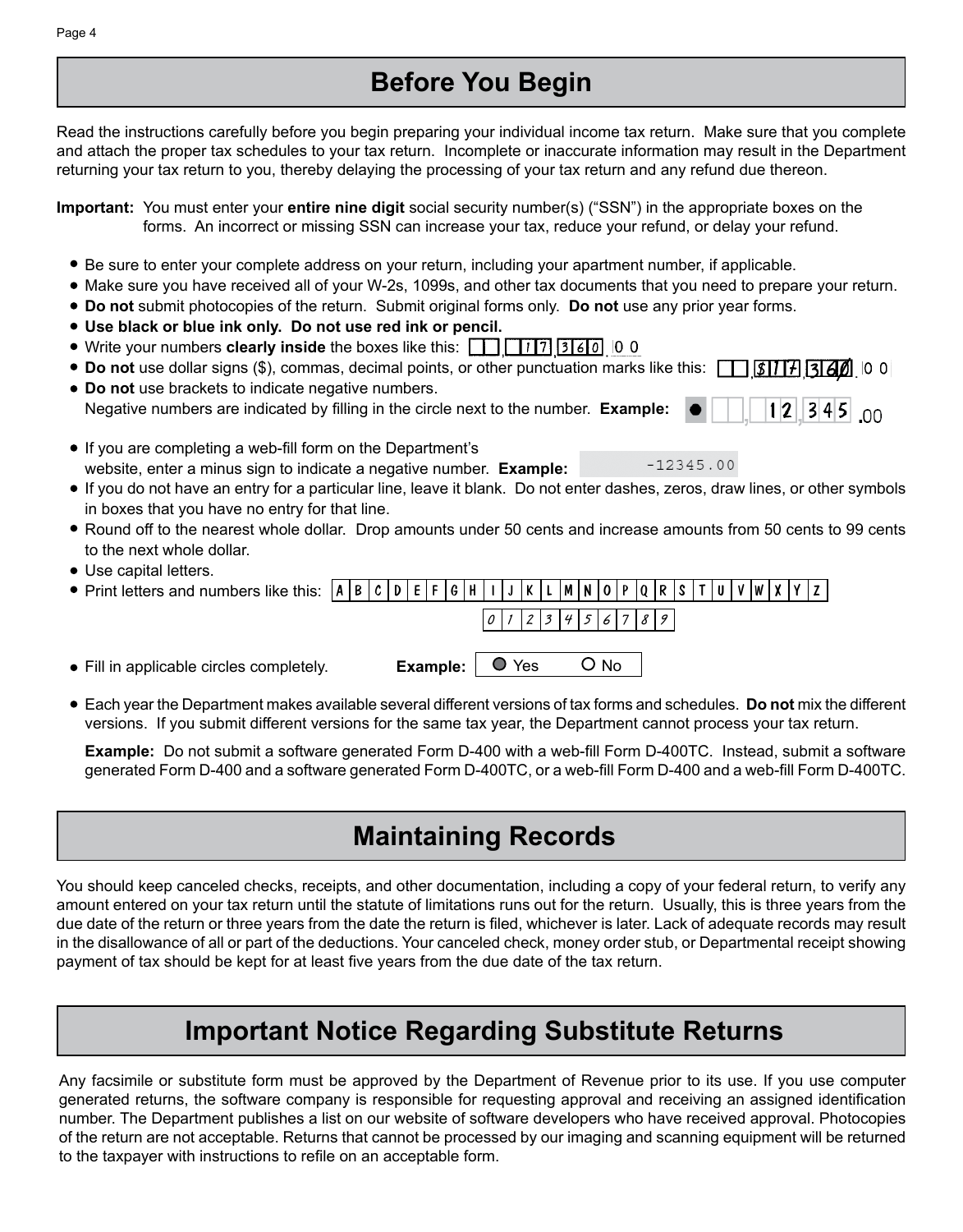## **General Information**

The information contained in this booklet is to be used as a guide in the preparation of the 2019 North Carolina individual income tax return and is not intended to cover all provisions of the law. For further information on North Carolina tax law, refer to the administrative rules, bulletins, directives, or other publications issued by the Department of Revenue.

**The references to line numbers on federal income tax returns were correct at the time this booklet was published. If line numbers have changed since publication and you are unable to determine the proper line to use when completing your North Carolina tax return, contact the Department of Revenue at 1-877-252-3052.**

## **Who Must File a North Carolina Individual Income Tax Return?**

*The minimum gross income filing requirements under North Carolina law are different from the filing requirements under the Internal Revenue Code because North Carolina law does not allow the same standard deduction amount as the Internal Revenue Code. Even if your federal gross income was less than the amount shown on the Filing Requirements Chart on Page 6 for your filing status, you must file a N.C. tax return to receive a refund if you had N.C. income tax withheld during the year.*

*If you were not required to file a federal income tax return, but your total gross income from all sources both inside and outside of N.C. exceeds the amount for your filing status shown in the Filing Requirements Chart on Page 6, you must complete a federal return and attach it to your N.C. income tax return to show how your federal adjusted gross income and deductions were determined.*

*You and your spouse must file a joint N.C. tax return if you file a joint federal income tax return and both you and your spouse were residents of N.C. or both of you had N.C. taxable income.*

*If you file a joint federal return and your spouse is a nonresident of N.C. and had no N.C. taxable income, you may file a joint N.C. tax return or file a N.C. tax return as married filing separately. Once you file a joint N.C. tax return, you cannot choose to file a separate N.C. tax return for that year after the due date of the return. If you choose to file the N.C. tax return as married filing separately, you must complete either a federal tax return as married filing separately reporting only your income and deductions or a schedule showing the computation of your separate income and deductions and attach it to your N.C. tax return. Note: Itemized deductions of a married couple may be claimed by a spouse only if that spouse was obligated to pay the items and actually paid the amount during the year. In the case of a joint obligation (such as mortgage interest and real estate taxes), the deduction is allowable to the spouse who actually paid the item.*

**North Carolina Residents.** If you were a resident of North Carolina during tax year 2019, you must file a North Carolina individual income tax return if your gross income for 2019 exceeds the amount shown in the Filing Requirements Chart on Page 6 for your filing status. You were a resident of North Carolina if you were domiciled in this state at any time during 2019 or if you resided in this state during 2019 for other than a temporary or transitory purpose. In the absence of convincing proof to the contrary, an individual who is present within North Carolina for more than 183 days during the taxable year is presumed to be a resident, but the absence of an individual from the state for more than 183 days raises no presumption that the individual is not a resident.

A resident who moves from the state during 2019 is considered a resident of North Carolina until the individual has both established a definite domicile elsewhere and abandoned any domicile in North Carolina. A taxpayer may have several places of abode in a year, but at no time can an individual have more than one domicile. A mere intent or desire to make a change in domicile is not enough; voluntary and positive action must be taken.

**Part-year Resident.** If you were a part-year resident of North Carolina during tax year 2019 and you received income while a resident of North Carolina, or you received income in 2019 while a nonresident that was (1) attributable to the ownership of any interest in real or tangible personal property in North Carolina, (2) derived from a business, trade, profession, or occupation carried on in North Carolina, or (3) derived from gambling activities in North Carolina, and your total gross income for 2019 exceeds the amount shown in the Filing Requirements Chart on Page 6 for your filing status, you must file a 2019 North Carolina individual income tax return. You were a part-year resident of North Carolina if you moved to North Carolina and became a resident of North Carolina during 2019, or you moved out of North Carolina and became a resident of another state during 2019.

**Nonresidents.** If you were not a resident of North Carolina at any time during tax year 2019 but you received income in 2019 from North Carolina sources that was (1) attributable to the ownership of any interest in real or tangible personal property in North Carolina, (2) derived from a business, trade, profession, or occupation carried on in North Carolina, or (3) derived from gambling activities in North Carolina, and your total gross income from all sources both inside and outside of North Carolina exceeds the amount in the Filing Requirements Chart on Page 6 for your filing status, you must file a 2019 North Carolina individual income tax return.

**Nonresident Alien.** A nonresident alien is an alien (not a U.S. Citizen) who has not passed the green card test or the substantial presence test *(For more information on the green card test and the substantial presence test, see federal publication 519, U.S. Tax Guide for Aliens.)* For North Carolina tax purposes, a nonresident alien may be considered a resident, part-year resident, or nonresident. *(For more information, on filing requirements for each residency status, see above.)* 

**Military Personnel.** If you were serving in the United States Armed Forces during tax year 2019 and your legal residence was North Carolina, you must file a 2019 North Carolina individual income tax return and North Carolina income tax should be withheld from your pay regardless of where you may be stationed. If you were a legal resident of another state stationed in North Carolina on military orders, you are not liable for North Carolina income tax on your military pay. However, income that is (1) attributable to the ownership of any interest in real or tangible personal property in North Carolina, (2) derived from other employment, a business, or trade carried on in North Carolina, or (3) derived from gambling activities in North Carolina is subject to North Carolina income tax.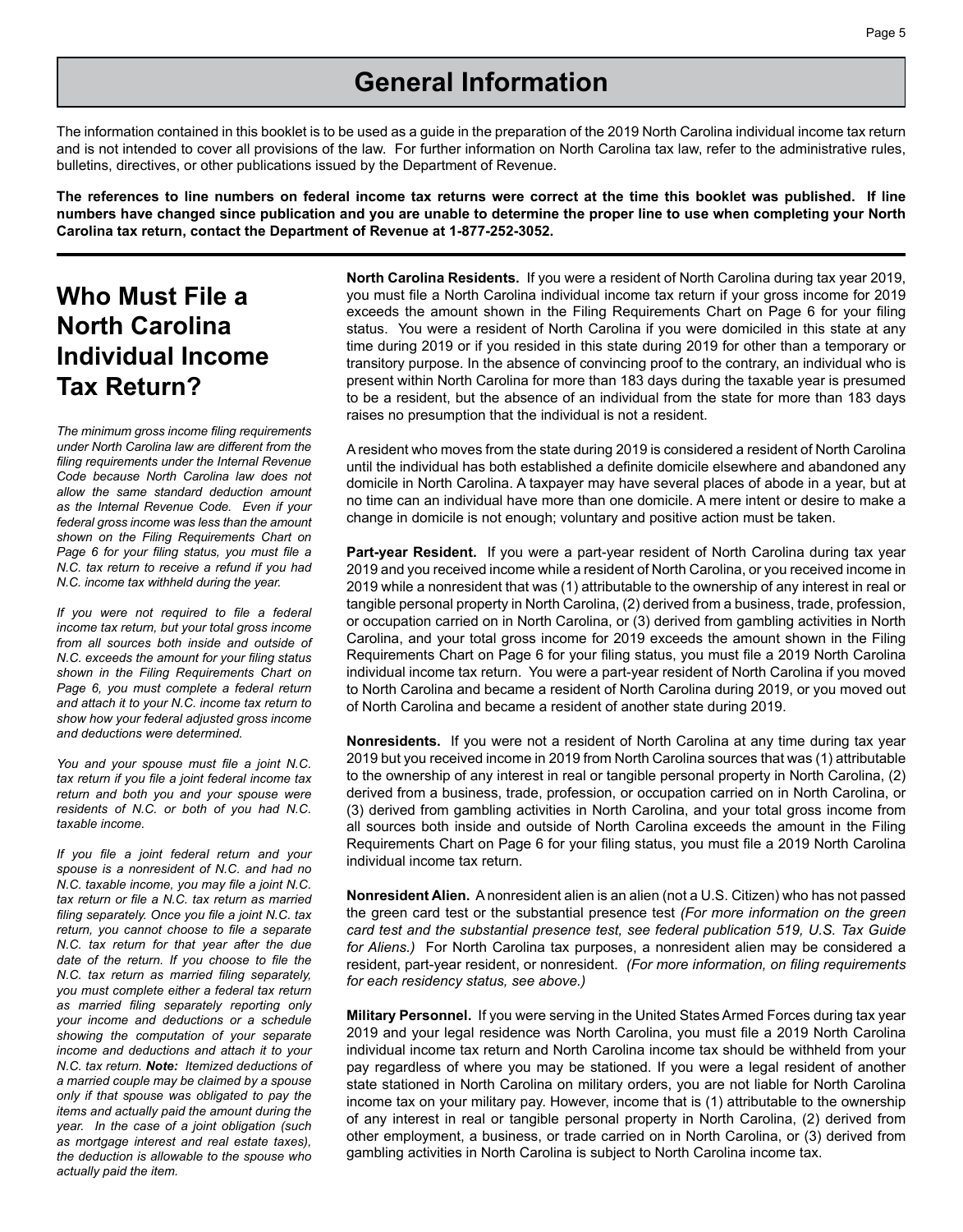**Military Spouses.** The Servicemembers Civil Relief Act prohibits North Carolina from taxing the income earned for services performed in North Carolina by a spouse of a servicemember stationed in North Carolina if: (1) the servicemember is present in North Carolina solely in compliance with military orders; (2) the spouse is in North Carolina solely to be with the servicemember; and (3) the spouse is domiciled in the same state as the servicemember.

The Veterans Benefits and Transition Act of 2018 amended the Servicemembers Civil Relief Act to allow the spouse of a servicemember to elect to use the same state of residence as the servicemember for state tax purposes. Beginning with taxable year 2018, this election can be made regardless of when or where the taxpayers were married.

The income earned for services performed in North Carolina by a spouse of a servicemember who made the residency election under the Veterans Benefits and Transition Act of 2018 is not subject to North Carolina income tax if: (1) the servicemember is present in North Carolina serving in compliance with military orders, (2) the servicemember's spouse is in North Carolina solely to be with the servicemember, and (3) the active duty servicemember maintains legal residence in a state other than North Carolina and the servicemember's spouse elects that same state as her legal state of residence.

If all three of the above conditions are met, an employer is not required to withhold North Carolina tax from wages paid to the military spouse. A spouse who does not meet all of the requirements should see the instructions for Form D-400 Schedule PN, on Page 19. **Note:** Withholding from wages paid to military spouses is required if all three of the above conditions are not met.

#### **Filing Requirements Chart**

| <b>Filing Status</b>        | A Return is Required if Federal<br><b>Gross Income Exceeds</b> |
|-----------------------------|----------------------------------------------------------------|
|                             |                                                                |
|                             |                                                                |
| Married - Filing Separately |                                                                |
|                             |                                                                |
|                             |                                                                |
|                             | 0                                                              |

## **What Form Should I File?**

All individuals (including part-year residents and nonresidents) required to file a North Carolina individual income tax return must file Form D-400. In addition to Form D-400, you may be required to complete and attach the following additional tax forms:

**Form D-400 Schedule S, 2019 Supplemental Schedule.** Complete this form to report additions to (or deductions from) federal adjusted gross income or to claim North Carolina itemized deductions. *(For more information, see Page 16.)*

**Form D-400 Schedule PN, 2019 Part-Year Resident and Nonresident Schedule.** If you are a part-year resident or nonresident who received income from North Carolina sources during tax year 2019, complete this form to determine the percentage of total gross income from all sources that is subject to North Carolina tax. *(For more information, see Page 19.)*

**Form D-400TC, 2019 Individual Income Tax Credits; Form NC-478, 2019 Summary of Tax Credits Limited to 50% of Tax; NC-Rehab, 2019 Historic Rehabilitation Tax Credits.** Complete these forms to claim various North Carolina tax credits. *(For more information, see Page 19.)*

**Form D-400 Schedule AM, Amended Schedule.** Complete this form if you need to amend your North Carolina individual income tax return. Enter the calendar year or other tax period (beginning and end dates) to be amended at the top of Form D-400 Schedule AM. You must also fill in the circle on the top right hand corner of Form D-400. *(For more information, see Page 21.)*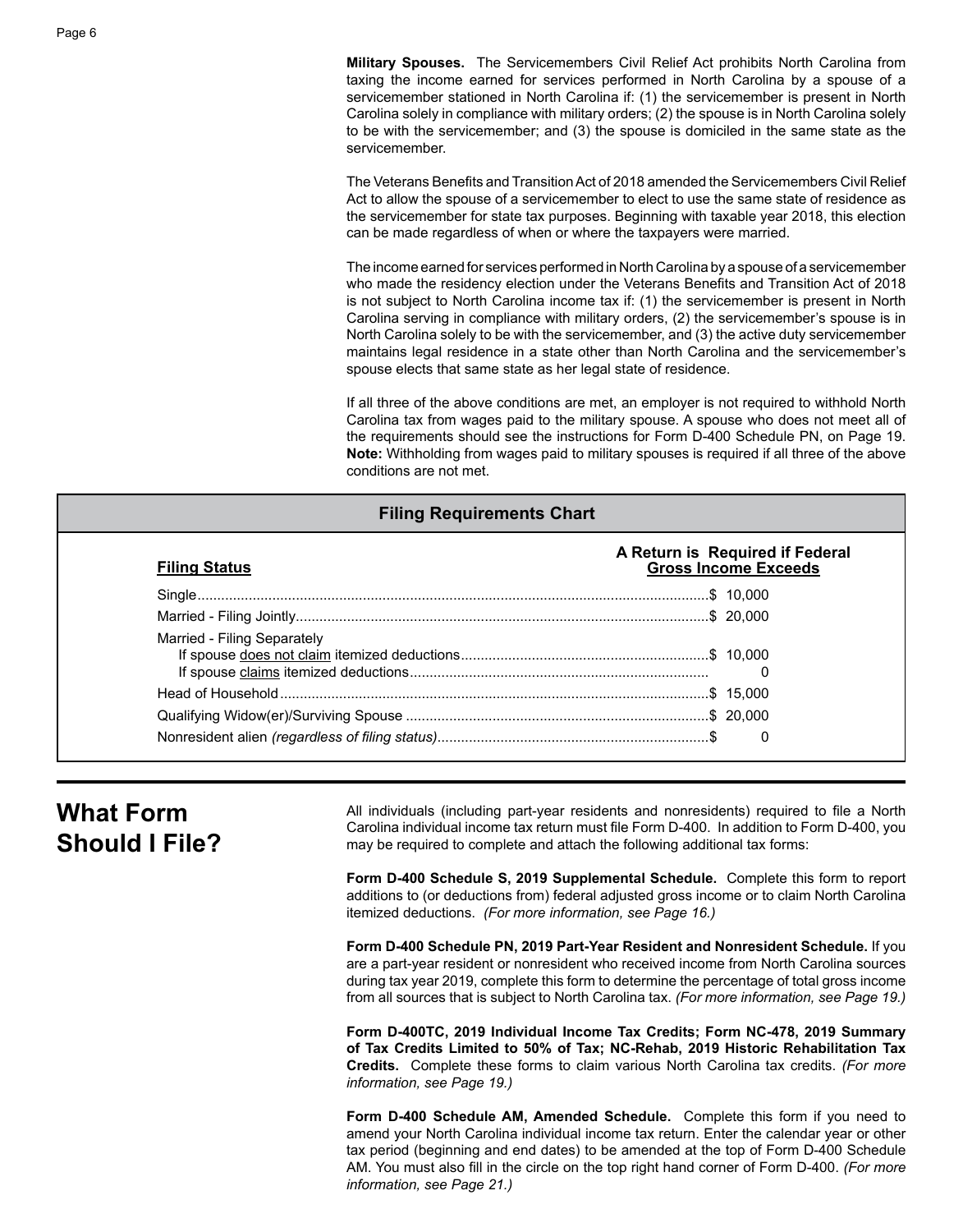|                                                  | Important: Any facsimile or substitute form must be approved by the Department of<br>Revenue prior to its use. If you use computer generated returns, the software company<br>is responsible for requesting approval and receiving an assigned identification number.<br>The Department publishes on our website a list of software developers who have<br>received approval. Photocopies of the return are not acceptable. Returns that cannot be<br>processed by the Department's imaging and scanning equipment will be returned to<br>the taxpayer with instructions to refile on an acceptable form.                                                                                                                                                                                                                                                                                                                                                                                                                                                  |
|--------------------------------------------------|------------------------------------------------------------------------------------------------------------------------------------------------------------------------------------------------------------------------------------------------------------------------------------------------------------------------------------------------------------------------------------------------------------------------------------------------------------------------------------------------------------------------------------------------------------------------------------------------------------------------------------------------------------------------------------------------------------------------------------------------------------------------------------------------------------------------------------------------------------------------------------------------------------------------------------------------------------------------------------------------------------------------------------------------------------|
| <b>When Must I File?</b>                         | If you file your return on a calendar year basis, the 2019 return is due on or before April<br>15th, 2020. A fiscal year return is due on the 15th day of the 4th month following the end<br>of the taxable year. When the due date falls on a Saturday, Sunday, or legal holiday, the<br>return is due on or before the next business day. A fiscal year return must be filed on a tax<br>form for the year in which the fiscal year begins. For example, a 2019 tax form must be<br>used for a fiscal year beginning in 2019. (For more information on timely mailing of N.C.<br>tax returns, see Directive TA-18-1 available on the Department's website.)                                                                                                                                                                                                                                                                                                                                                                                              |
|                                                  | <b>Out of the Country.</b> If you are out of the country on the original due date of the return,<br>you are granted an automatic four month extension to file your North Carolina individual<br>income tax return if you fill in the circle on Page 1 of Form D-400. "Out of the Country"<br>means you live outside the United States and Puerto Rico and your main place of work is<br>outside the United States and Puerto Rico, or you are in military service outside the United<br>States and Puerto Rico. The time for payment of the tax is also extended; however, interest<br>is due on any unpaid tax from the original due date of the return until the tax is paid.                                                                                                                                                                                                                                                                                                                                                                            |
|                                                  | Nonresident Aliens. Nonresident aliens are required to file returns at the same time they<br>are required to file their federal returns. (For a definition of nonresident alien, see page 5.)                                                                                                                                                                                                                                                                                                                                                                                                                                                                                                                                                                                                                                                                                                                                                                                                                                                              |
| <b>What is the Tax Rate?</b>                     | For tax year 2019, the individual income tax rate is 5.25%. To calculate your North Carolina<br>tax liability, multiply your North Carolina taxable income by 5.25% (0.0525).                                                                                                                                                                                                                                                                                                                                                                                                                                                                                                                                                                                                                                                                                                                                                                                                                                                                              |
| <b>Can I Get an</b><br><b>Extension to File?</b> | Beginning with tax year 2019, a taxpayer that receives an automatic extension to file a<br>federal individual income tax return will be granted an automatic state extension to file<br>the N.C. individual income tax return, Form D-400. In order to receive the automatic state<br>extension, you MUST fill in the "Federal Extension" circle on page 1 of Form D-400.                                                                                                                                                                                                                                                                                                                                                                                                                                                                                                                                                                                                                                                                                  |
|                                                  | If you did not receive an automatic state extension to file your N.C. individual income tax<br>return, you may still request an extension of time to file your return by filing Form D-410,<br>Application for Extension for Filing Individual Income Tax Return, by the original due date<br>of the N.C. tax return. Without a valid state extension, a N.C. individual income tax return<br>filed after the original due date is delinguent and is subject to interest and all applicable<br>penalties provided by law. Important: Although you aren't required to make a payment of<br>the tax you estimate as due with Form D-410, an extension of time to file a state tax return<br>does not extend the time to pay the tax. If you don't pay all of the taxes you owe by the<br>original due date, you will owe interest on the remaining balance. You may also be charged<br>penalties. (For more information on interest and penalties, see "Will I Owe Interest and<br>Penalties?" on Page 8 of these instructions or the Department's website.) |
| <b>Where Do I File?</b>                          | If you are due a refund and you choose not to e-file your return, mail your North Carolina<br>individual income tax return to the following address:                                                                                                                                                                                                                                                                                                                                                                                                                                                                                                                                                                                                                                                                                                                                                                                                                                                                                                       |
|                                                  | <b>N.C. DEPARTMENT OF REVENUE</b><br>P.O. BOX R, RALEIGH<br>NC 27634-0001                                                                                                                                                                                                                                                                                                                                                                                                                                                                                                                                                                                                                                                                                                                                                                                                                                                                                                                                                                                  |
|                                                  | If you are not due a refund and you choose not to e-file your return, mail your North Carolina<br>individual income tax return, any payment due, and Form D-400V to the following address:                                                                                                                                                                                                                                                                                                                                                                                                                                                                                                                                                                                                                                                                                                                                                                                                                                                                 |
|                                                  | <b>N.C. DEPARTMENT OF REVENUE</b><br>P.O. BOX 25000<br>RALEIGH, NC 27640-0640                                                                                                                                                                                                                                                                                                                                                                                                                                                                                                                                                                                                                                                                                                                                                                                                                                                                                                                                                                              |

Page 7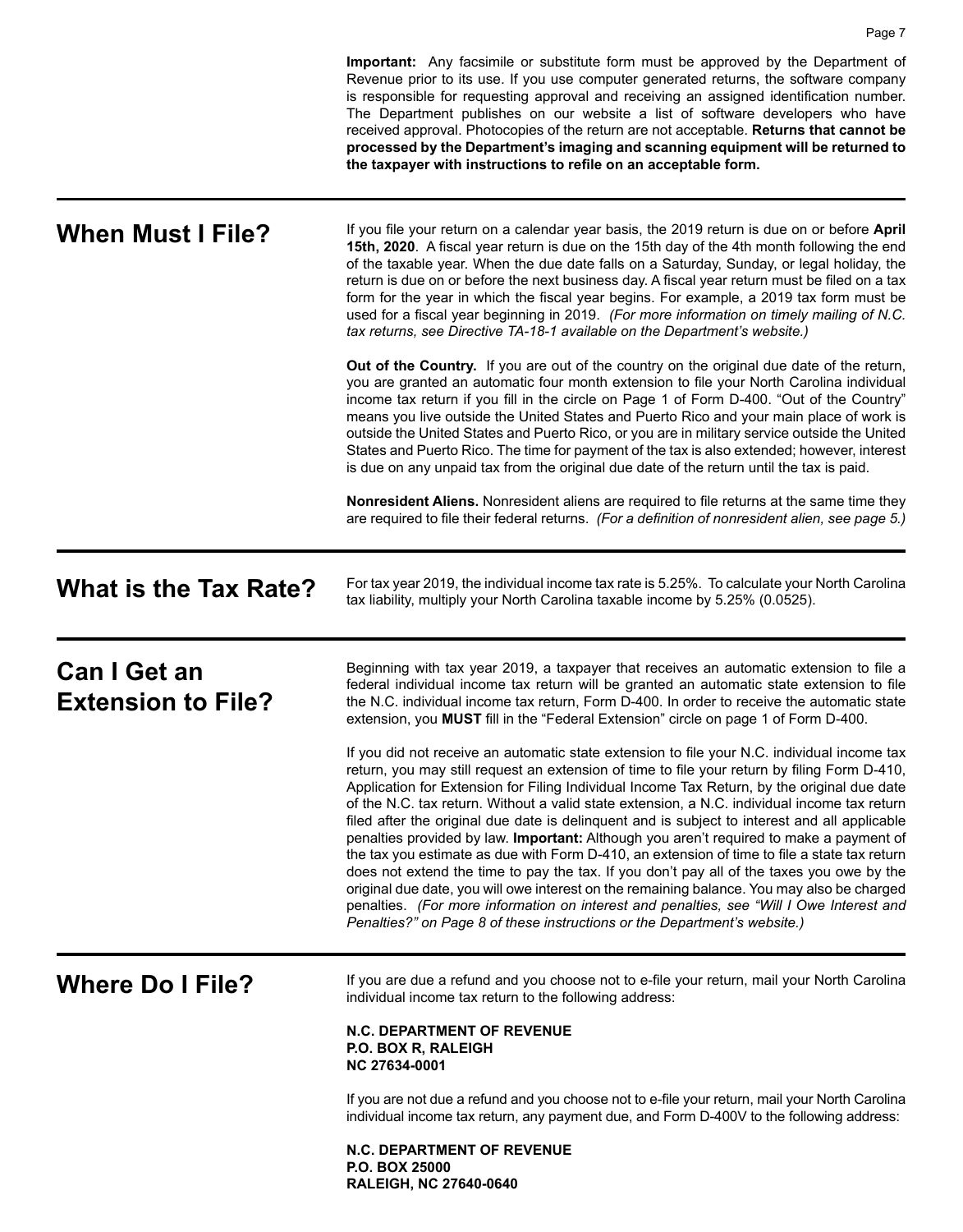**How Can I Pay?** If you owe additional tax, you can pay online by bank draft (free), or credit or debit card using Mastercard or Visa (\$2 convenience fee for every \$100 paid). This online service is accurate, secure, and convenient. For details, visit the Department's website.

> You can also pay by check or money order. **Do not send cash.** The Department will not accept a check, money order, or cashier's check unless it is drawn on a U.S. (domestic) bank and the funds are payable in U.S. dollars. Make your check or money order payable to the N.C. Department of Revenue for the full amount due. Write "2019 D-400" and your name, address, and social security number on your payment. If you are filing a joint return, write both social security numbers on your payment in the order that they appear on the return.

> If you do not pay online, you must visit the Department's website and generate a personalized D-400V, Individual Income Tax Payment Voucher. Submit the payment voucher with your return and payment, and mail to the following address:

#### **N.C. DEPARTMENT OF REVENUE P.O. BOX 25000 RALEIGH, NC 27640-0640**

If you use tax software to prepare your return, be sure to include Form D-400V and payment with your return generated by the software package. **Important:** If you owe additional tax on a 2019 amended return, see "Instructions for Form D-400 Schedule AM," on Page 21. In addition, Form D-400V Amended should be used when making a payment for a 2019 amended return.

## **Will I Owe Interest and Penalties?**

**Interest.** If you do not pay the total amount of taxes you owe, the Department is required to charge interest on any unpaid tax. Interest is computed at the applicable rate from the original due date to the date of payment, whether or not you have been granted an extension. For most taxpayers the original due date is April 15th. To obtain the current interest rate, visit the Department's website.

If you pay your tax after the original due date, compute the amount of interest due and include the interest on Form D-400, Line 26c.

**Interest on the Underpayment of Estimated Tax.** If your North Carolina income tax liability after tax credits and North Carolina tax withheld is \$1,000 or more, you are required to pay estimated tax. Compute interest on any underpayment of estimated income tax on Form D-422, Underpayment of Estimated Tax by Individuals. Form D-422 is available on the Department's website. Interest is not due if each payment equals 25 percent (25%) of the lesser of 90 percent (90%) (66 2/3 percent (66 2/3%) for farmers and fishermen) of the tax due on your current year's return or 100 percent (100%) of the tax due on your previous year's return.

If interest on the underpayment of estimated tax is applicable, compute the amount of interest due and include the interest on Form D-400, Line 26e. If a refund is due, subtract the amount of the interest due from the refund.

**Failure to File Penalty.** Returns filed after the original due date without a valid extension are subject to a penalty of 5 percent (5%) of the net tax due for each month, or part of a month, the return is late (maximum 25 percent (25%)). If you file your return late, include this penalty on Form D-400, Line 26b.

**Failure to Pay Penalty.** Returns filed after the original due date are subject to a late payment penalty of 10 percent (10 %) of the unpaid tax. If you received a state extension to file your N.C. individual income tax return and you paid at least 90 percent (90%) of the tax due by the original due date, you will not be automatically penalized for late payment. If the 90 percent (90%) rule is met, any remaining balance due, including interest, must be paid with the income tax return on or before the extended due date to avoid the late payment penalty. If your payment is late, calculate the amount of penalty due and include it on Form D-400, line 26b.

On an amended return, the late payment penalty will not be assessed if the amount shown due on the amended return is paid when the return is filed. A proposed assessment of additional tax due is subject to the 10 percent (10%) late payment penalty if payment of the tax is not received within 45 days of the date of the notice of proposed assessment.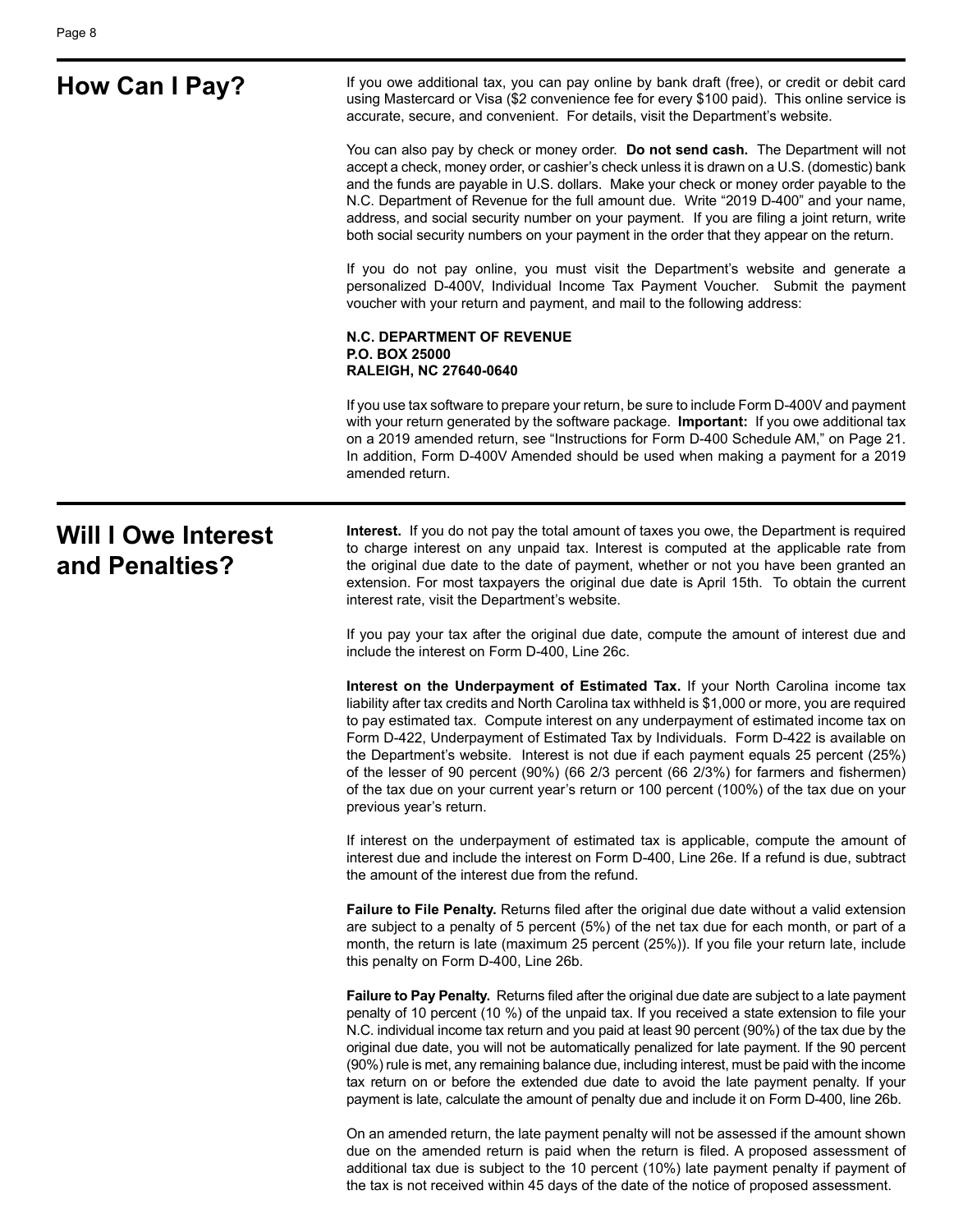|                                                                     | <b>Other Penalties.</b> North Carolina law provides for other penalties for negligence, filing a<br>frivolous return, and fraud. Criminal penalties also apply for fraud with intent to evade<br>or defeat the tax and for willful failure to file a return, supply information, or pay the tax.<br>(For more information on these penalties, see G.S. 105-236(a) or visit the Department's<br>website.)                                                                                                                                                                                                                                                     |
|---------------------------------------------------------------------|--------------------------------------------------------------------------------------------------------------------------------------------------------------------------------------------------------------------------------------------------------------------------------------------------------------------------------------------------------------------------------------------------------------------------------------------------------------------------------------------------------------------------------------------------------------------------------------------------------------------------------------------------------------|
|                                                                     | What if I Owe More than One Penalty? If you owe more than one penalty on your 2019<br>individual income tax return, compute the amount of each penalty owed and enter the total<br>amount on Form D-400, Line 26b.                                                                                                                                                                                                                                                                                                                                                                                                                                           |
|                                                                     | Collection Assistance Fee. Any tax, penalty, and interest not paid within 60 days after a<br>Notice of Collection is mailed will be assessed a 20 percent (20%) collection assistance fee.<br>The fee does not apply if the tax debt is paid in full or an installment payment agreement<br>is established with the Department before the fee is assessed.                                                                                                                                                                                                                                                                                                   |
| What if I am an<br><b>Innocent Spouse?</b>                          | Generally, both spouses are jointly and severally liable for the full amount of tax due<br>on a joint return. Thus, both spouses on a married filing jointly return are generally held<br>responsible for all the tax due even if one spouse earned all the income or claimed improper<br>deductions or tax credits. However, a spouse will be allowed relief from a joint state income<br>tax liability if the spouse qualifies for federal innocent spouse relief under Internal Revenue<br>Code section 6015. (For more information on when a spouse may be relieved of a federal<br>tax liability, see federal publication 971, Innocent Spouse Relief.) |
| Do I Need to Pay<br><b>Estimated Income</b><br>Tax?                 | You are required to pay estimated income tax if the tax shown due on your return, reduced<br>by your North Carolina tax withheld and allowable tax credits, is \$1,000 or more regardless<br>of the amount of income you have that is not subject to withholding. Each payment of<br>estimated tax must be accompanied by Form NC-40, North Carolina Individual Estimated<br>Income Tax. You can also pay your estimated tax online. (For more information, visit the<br>Department's website.)                                                                                                                                                              |
|                                                                     | You should prepare your estimated tax carefully, both to avoid having to pay a large amount<br>of tax when you file your return, and to avoid owing interest for underpayment of estimated<br>income tax. Payment of estimated tax does not relieve you of your responsibility for filing<br>a return if one is due.                                                                                                                                                                                                                                                                                                                                         |
| <b>What is a Refund</b><br>Setoff?                                  | If you owe another state or local agency, the amount you owe may be deducted from<br>your refund. If you have an outstanding federal income tax liability, the Internal Revenue<br>Service may claim your North Carolina refund. Note: The application of a refund against<br>debts owed to state agencies, local agencies, or the Internal Revenue Service is not<br>subject to Departmental review.                                                                                                                                                                                                                                                        |
| <b>Need to Call Us</b><br><b>About Your Refund?</b>                 | You can check the status of your refund at the Department's website. The automated<br>refund inquiry line 1-877-252-4052 (toll-free) will also give you the status of your current<br>refund. You can also obtain amended return refund information. Service is available 24<br>hours a day, seven days a week. You will need the first social security number and the<br>amount of refund shown on your return when you call.                                                                                                                                                                                                                               |
| <b>What is the Statute</b><br>of Limitations for<br><b>Refunds?</b> | Generally, to receive a refund, your return must be filed within three years from the date the<br>return was due or within two years after the tax was paid, whichever date is later. However,<br>special rules extending the time for filing refund claims beyond the normal three year<br>statute of limitations apply to overpayments attributable to (1) federal determinations, (2)<br>worthless debts or securities, (3) capital loss carrybacks, (4) net operating loss carrybacks,<br>or (5) a contingent event. (For more information on the statute of limitations for refunds, see<br>G.S. 105-241.6 or visit the Department's website.)          |

Page 9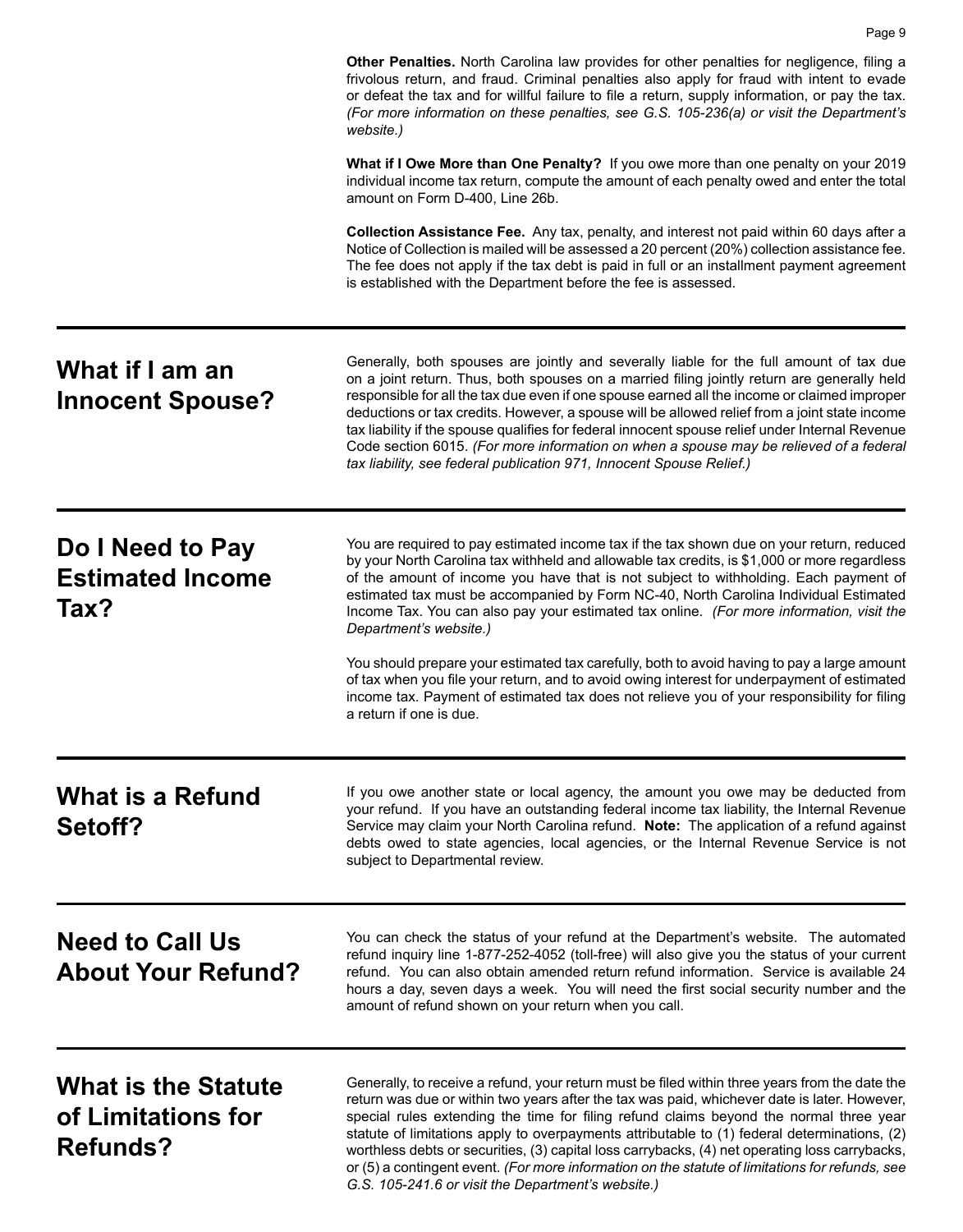| When Must I File an<br><b>Amended Return?</b>    | Generally, an amended return on which you owe additional tax is required to be filed and<br>the tax paid within three years after the date you filed your return or within three years from<br>the date required by law for filing the return, whichever is later.                                                                                                                                                                                                                                                                                                                                                                                                                                                                                                                                                                                                  |
|--------------------------------------------------|---------------------------------------------------------------------------------------------------------------------------------------------------------------------------------------------------------------------------------------------------------------------------------------------------------------------------------------------------------------------------------------------------------------------------------------------------------------------------------------------------------------------------------------------------------------------------------------------------------------------------------------------------------------------------------------------------------------------------------------------------------------------------------------------------------------------------------------------------------------------|
|                                                  | If the Internal Revenue Service makes changes to an individual's federal return, the<br>individual must report the changes to the state by filing an amended return within six months<br>from the date the report from the Internal Revenue Service is received. If an individual does<br>not amend the state return to reflect the federal changes and the Department of Revenue<br>receives the report from the Internal Revenue Service, an assessment may be made by<br>the Department within three years from the date of receipt of the report, and the individual's<br>right to any refund which might have been due by reason of the change is forfeited.                                                                                                                                                                                                   |
|                                                  | In addition, if an individual voluntarily files an amended federal return that increases the<br>amount of state tax payable, the individual must file an amended North Carolina return<br>within six months of filing the amended federal return. If the amended federal return<br>contains an adjustment that would decrease the amount of state tax payable, the individual<br>may file an amended North Carolina return within the general statute of limitations for<br>obtaining a refund. If an individual does not amend the state return to report the federal<br>changes, an assessment may be made by the Department within three years after the<br>date the federal amended return was filed with the Internal Revenue Service, and the<br>individual's rights to any refund which might have been due by reason of the amended<br>return is forfeited. |
|                                                  | For more information on how to amend your 2019 North Carolina individual income tax<br>return, see "Instructions for Form D-400 Schedule AM" on Page 21. (For more information<br>on federal determinations and amended returns, see G.S. 105-159, G.S. 241.8, or visit the<br>Department's website.)                                                                                                                                                                                                                                                                                                                                                                                                                                                                                                                                                               |
| <b>What are My Rights</b><br>as a North Carolina | As a taxpayer, you are always entitled to fair, professional, and courteous services. The<br>Department's goal is to apply the laws of North Carolina consistently and fairly so that<br>your rights are protected and that you pay only your fair share of North Carolina tax. It is<br>suu siakkka kausinfassaatian akaukusuu tau kistonu finanajal aitustian janalaannannan                                                                                                                                                                                                                                                                                                                                                                                                                                                                                      |

**Taxpayer?**

your right to have information about your tax history, financial situation, and assessment or reviews kept in strict confidence. Any return information, correspondence, or Departmental discussion concerning your tax situation is confidential. Employees or former employees who violate this confidentiality are subject to criminal prosecution and possible fines. An employee who willfully discloses tax information is also subject to dismissal.

The Department routinely examines returns to ensure taxpayers comply with tax statutes. If the Department examines your return, the Department may ask you to provide information to verify items on your return. You are entitled to a fair examination and an explanation of any changes the Department proposes to your return.

If you object to a proposed denial of refund or a proposed notice of tax assessment (collectively, "proposed action"), you may request a Departmental review of the proposed action by timely filing a request for Departmental review within 45 days of the date the notice was mailed or delivered to you. A request for Departmental review filed within 45 days of the date the notice was mailed or delivered to you is considered timely filed. If a request for a Departmental review is not timely filed, the proposed action is final and is not subject to further administrative or judicial review. An assessment for an amount shown due on a return but not paid, or the application of a refund against debts owed to state agencies, local agencies, or the Internal Revenue Service is not subject to Departmental review. To obtain a copy of the North Carolina Bill of Rights, visit the Department's website.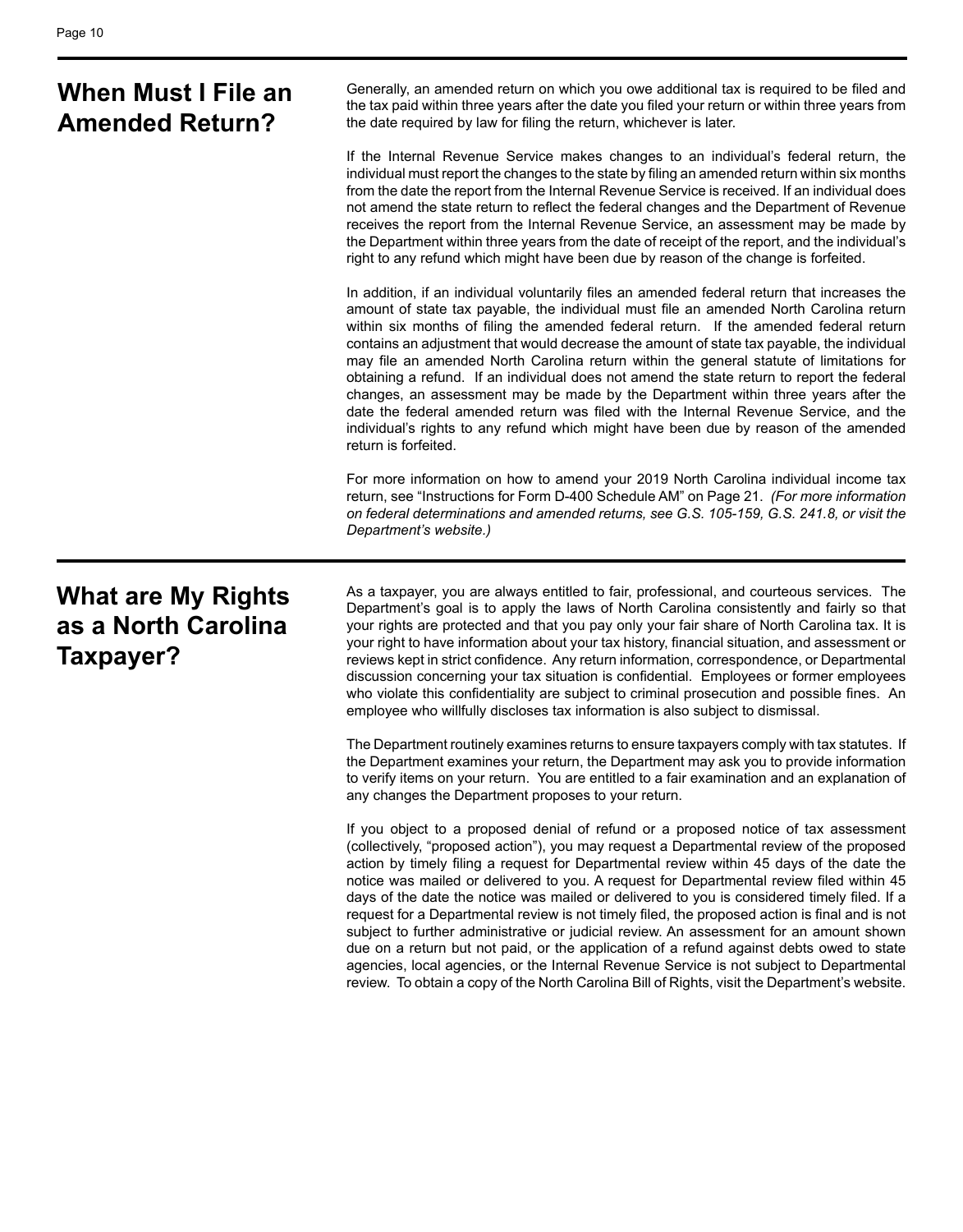## **Instructions for Form D-400, Individual Income Tax Return**

If you are filling out Form D-400 by hand, please use black or blue ink only. Do not use red ink or pencil. Print your letters and numbers neatly. If you do not have an entry for a particular line, leave it blank. Do not use dashes, zeros or other symbols to indicate that you have no entry for that line. *(For more information on how to avoid common mistakes when filing your return, see "Before you Begin" on page 4.)*

**Name, Address, and Social Security Number.** Enter your name, address, and social security number in the spaces provided. If you are married filing jointly, enter your spouse's name and social security number in the designated space. If you are married filing separately, provide your spouse's name and social security number on Line 3. **Important:** Be sure to enter your **entire nine digit** social security number(s) in the appropriate boxes. Disclosing your social security number on your tax return is required under Administrative Rule 17 NCAC 06B.104. Moreover, an incorrect or missing social security number can increase your tax, reduce your refund, or delay your refund.

**County.** Enter the first 5 letters of the county in which you resided on the last day of 2019. Your county of residence may be different than the county of your mailing address.

**N.C. Education Endowment Fund Contribution.** You may elect to contribute to the N.C. Education Endowment Fund by making a contribution to the fund. To make a contribution, simply enclose Form NC-EDU and your payment with your Form D-400. If you owe additional income tax on your return and would like to make a contribution to the fund, you may write one check and enclose the check with both Form NC-EDU and Form D-400V. To designate part of your overpayment to the N.C. Education Endowment Fund, see the instructions for Line 31 on Page 15.

**Out of the Country.** Fill in the circle if you or, if married filing jointly, your spouse were out of the country on the statutory due date of the return. *(For more information, see "When Must I File" on page 7.)*

**Deceased Taxpayer Information.** If you are a surviving spouse or an executor, administrator, or court-appointed personal representative, (collectively "personal representative") of an individual who died during tax year 2019, you may be required to file a return on the decedent's behalf.

If you are a personal representative and you are filing a tax return for an unmarried individual or a married filing separate return for an individual who died during tax year 2019, enter the name of the deceased and your address in the "Name and Address" section. In the "Deceased Taxpayer Information" section, fill in the circle and enter the taxpayer's date of death. You should also sign the tax return. In addition, attach to the tax return a copy of the certificate that shows your appointment. A refund due on a return filed for a deceased taxpayer by a person other than a spouse or personal representative will be mailed to the Clerk of Superior Court of the county in which the taxpayer resided.

If you are a surviving spouse and you choose to file married filing jointly with your spouse who died during tax year 2019, enter your name, the name of the deceased, and your address in the "Name and Address" section of the return. In the "Deceased Taxpayer Information" section, enter the date of the decedent's death in the space provided. You should also sign the tax return.

If you are a surviving spouse and you choose to file married filing separately for your spouse who died during tax year 2019, enter the name of the deceased taxpayer and your address in the "Name and Address" section of the return. In the "Deceased Taxpayer Information" section, enter the date of the decedent's death in the space provided. You should also sign the tax return.

**Important:** Form D-407, Income Tax Return for Estates and Trusts, must be filed for an estate for the period from the date of death to the end of the taxable year if the estate had taxable income from North Carolina sources or income which was for the benefit of a North Carolina resident, and the estate is required to file a federal tax return for estates and trusts.

**Residency Status.** Fill in the applicable circles to indicate whether you and, if married filing jointly, your spouse were residents of North Carolina for the entire year. If married filing separately, do not complete the information for your spouse. *(For more information on determining your residency status, see "Who Must File a North Carolina Individual Income Tax Return?" on page 5.)*

**Important:** If you or your spouse, if married filing jointly, were not full-year residents of North Carolina in tax year 2019, you must complete and attach Form D-400 Schedule PN, Part-Year Resident and Nonresident Schedule, to determine what percent of your total income is from North Carolina sources. *(For more information on Form D-400 Schedule PN, see Page 19.)*

**Veteran Information.** Fill in the applicable circles to indicate whether you and, if married filing jointly, your spouse are veterans. If married filing separately, do not complete the information for your spouse. Veteran information, which is voluntarily reported, is used to compile a report about the number of veterans filing tax returns in North Carolina. No information regarding your tax liability will be shared. Information specific to individual employers or employees shall remain confidential in accordance with G.S. 105-259.

**Federal Extension.** Fill in the circle to certify that you and, if married filing jointly, your spouse were granted an automatic extension to file your 2019 federal income tax return. **Important:** You must certify that you were granted an automatic federal extension. Otherwise, your state return will be subject to applicable penalties. *(For more information, see "Will I Owe Interest and Penalties?" on page 8.)*

#### **Lines 1 through 5 – Filing Status**

Fill in the circle next to the same filing status you checked on your federal tax return. If you did not file a federal tax return, you should fill in the circle that corresponds to the filing status you would have been entitled to if you had filed a federal income tax return. If your federal return does not reflect a North Carolina address, you **must** attach a copy of your federal tax return to your state tax return.

If you file a joint federal return and your spouse is a nonresident of North Carolina who had no North Carolina taxable income, you may file a joint state return or a married filing separately state return. If you choose to file a separate North Carolina return, you must complete either a federal return as married filing separately reporting only your income and deductions or a schedule showing the computation of your separate income and deductions and attach it to your North Carolina return.

#### **Line 6 – Federal Adjusted Gross Income**

The starting point for determining North Carolina taxable income is federal adjusted gross income. Therefore, before you begin your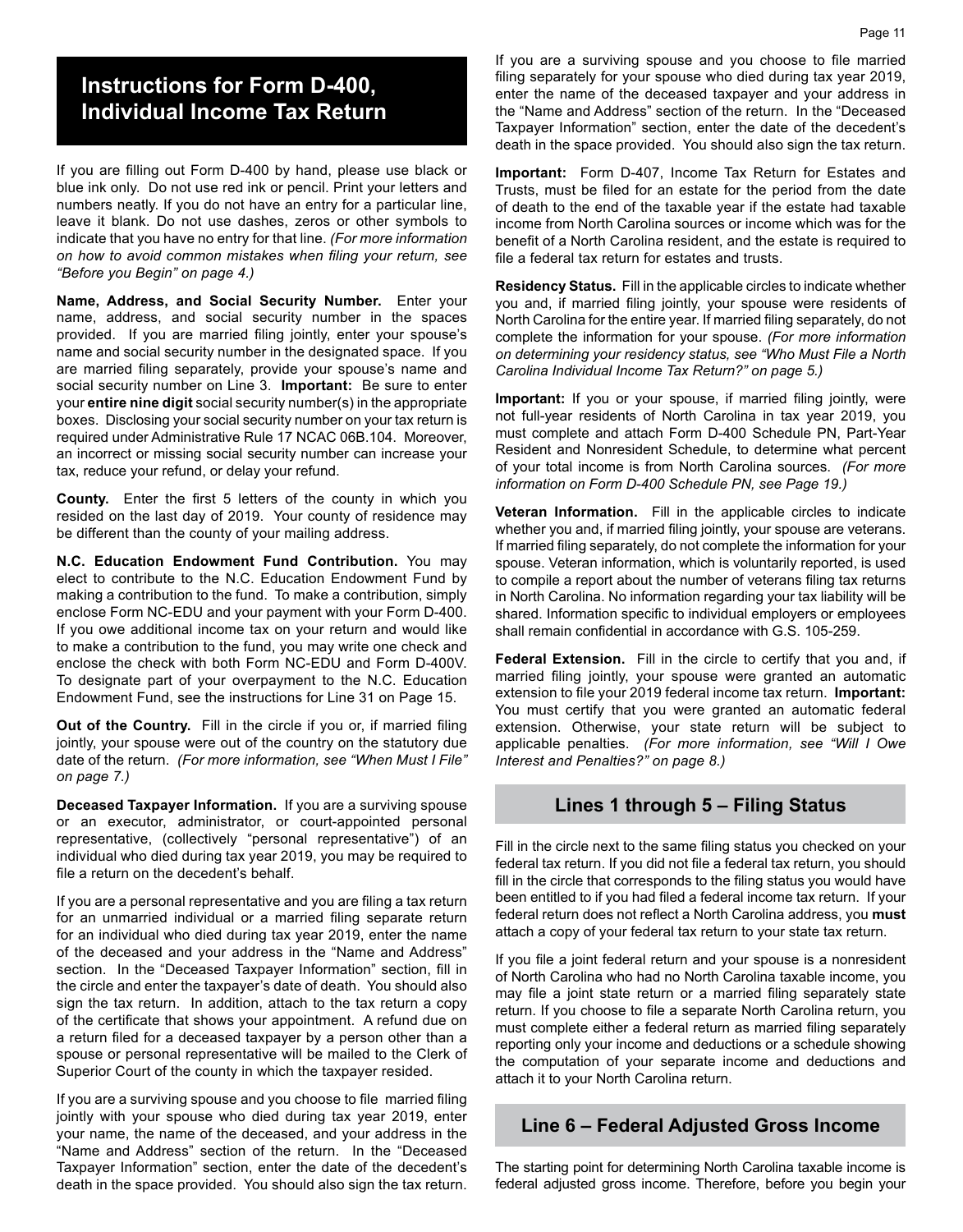Page 12

North Carolina tax return, you must determine federal adjusted gross income. If you filed a 2019 federal tax return, enter the federal adjusted gross income from your completed federal return. If you did not file a federal income tax return, you must complete a schedule showing the computation of your federal adjusted gross income and deductions. Attach the schedule to your North Carolina income tax return.

**Important:** If federal adjusted gross income is negative, enter the amount on Line 6 and fill in the circle next to the line to indicate the amount is negative.

#### **Line 7 – Additions to Federal Adjusted Gross Income**

In calculating North Carolina taxable income, a taxpayer *MUST* add to federal adjusted gross income certain items that are taxable to North Carolina that were not included in federal adjusted gross income. Before making this entry, complete Part A of Form D-400 Schedule S. *(For more information, see "Additions to Federal Adjusted Gross Income" on Page 16.)* 

#### **Line 9 – Deductions from Federal Adjusted Gross Income**

In calculating North Carolina taxable income, a taxpayer may deduct from federal adjusted gross income certain items that were taxable at the federal level that are not taxable to North Carolina. Before making this entry, complete Part B of Form D-400 Schedule S. *(For more information, see "Deductions from Federal Adjusted Gross Income" on Page 17.)* 

#### **Line 10 – Child Deduction**

**Line 10a.** Enter the number of qualifying children for whom you were allowed a federal child tax credit for tax year 2019. **Important: If you do not have a qualifying child as defined under Internal Revenue Code ("IRC") section 24, you cannot claim the child deduction.** For federal tax purposes, a qualifying child is defined as a child under age 17 at the end of 2019 who meets several other conditions as required by federal law. *(For more information on determining whether your child is a qualifying child for federal tax purposes, see federal publication 972, Child Tax Credit.)*

Line 10b. Enter the amount of the child deduction. To compute the child deduction, complete the "Child Deduction Worksheet," below.

| <b>Child Deduction Worksheet</b>                            |  |  |  |  |  |
|-------------------------------------------------------------|--|--|--|--|--|
|                                                             |  |  |  |  |  |
|                                                             |  |  |  |  |  |
|                                                             |  |  |  |  |  |
| Enter the amount from Line 3 above on Form D-400, Line 10a. |  |  |  |  |  |
|                                                             |  |  |  |  |  |
|                                                             |  |  |  |  |  |
| Enter the amount from Line 5 above on Form D-400, Line 10b. |  |  |  |  |  |

| <b>Child Deduction Table</b>      |                                      |                                              |  |  |  |  |  |
|-----------------------------------|--------------------------------------|----------------------------------------------|--|--|--|--|--|
| <b>Filing Status</b>              | <b>Federal Adjusted Gross Income</b> | <b>Deduction Amount Per Qualifying Child</b> |  |  |  |  |  |
|                                   | Up to \$40,000                       | \$2,500                                      |  |  |  |  |  |
|                                   | Over \$40,000 - Up to \$60,000       | \$2,000                                      |  |  |  |  |  |
| Married Filing Jointly/Qualifying | Over \$60,000 - Up to \$80,000       | \$1,500                                      |  |  |  |  |  |
| Widow(er)/Surviving Spouse        | Over \$80,000 - Up to \$100,000      | \$1,000                                      |  |  |  |  |  |
|                                   | Over \$100,000 - Up to \$120,000     | \$500                                        |  |  |  |  |  |
|                                   | Over \$120,000                       | \$0                                          |  |  |  |  |  |
|                                   | Up to \$30,000                       | \$2,500                                      |  |  |  |  |  |
|                                   | Over \$30,000 - Up to \$45,000       | \$2,000                                      |  |  |  |  |  |
| Head of                           | Over \$45,000 - Up to \$60,000       | \$1,500                                      |  |  |  |  |  |
| Household                         | Over \$60,000 - Up to \$75,000       | \$1,000                                      |  |  |  |  |  |
|                                   | Over \$75,000 - Up to \$90,000       | \$500                                        |  |  |  |  |  |
|                                   | Over \$90,000                        | \$0                                          |  |  |  |  |  |
|                                   | Up to \$20,000                       | \$2,500                                      |  |  |  |  |  |
|                                   | Over \$20,000 - Up to \$30,000       | \$2,000                                      |  |  |  |  |  |
|                                   | Over \$30,000 - Up to \$40,000       | \$1,500                                      |  |  |  |  |  |
| Single/Married Filing Separately  | Over \$40,000 - Up to \$50,000       | \$1,000                                      |  |  |  |  |  |
|                                   | Over \$50,000 - Up to \$60,000       | \$500                                        |  |  |  |  |  |
|                                   | Over \$60,000                        | \$0                                          |  |  |  |  |  |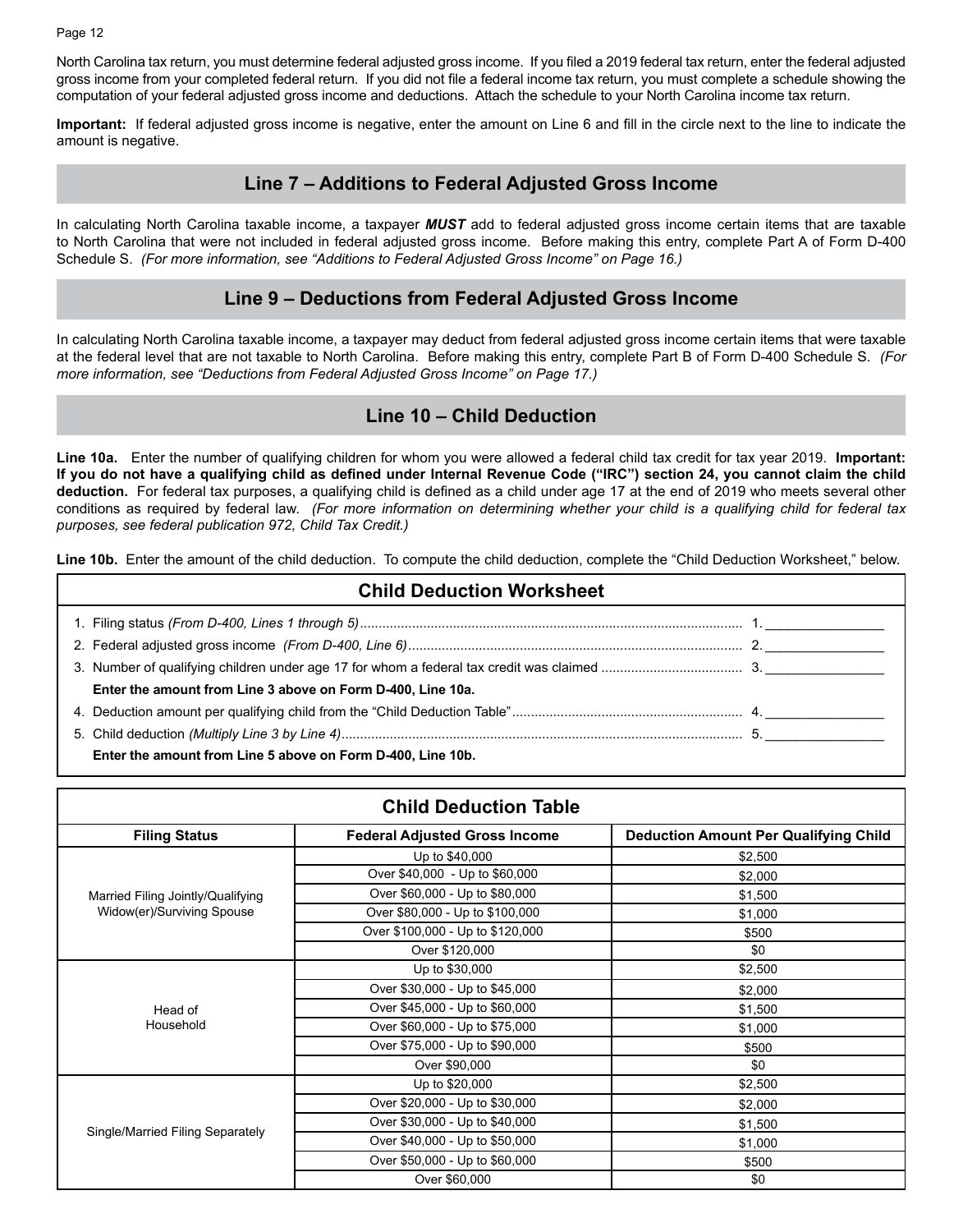#### **Line 11 – N.C. Standard Deduction or N.C. Itemized Deductions**

You may deduct from federal adjusted gross income either the N.C. standard deduction or N.C. itemized deductions. In most cases, your state income tax will be less if you take the larger of your N.C. itemized deductions or your N.C. standard deduction.

On Line 11, enter either the N.C. standard deduction or N.C. itemized deductions, whichever is applicable. Make sure you fill in the correct circle to indicate which deduction you are claiming. Fill in one circle only. **Important: DO NOT** enter the amount of your federal standard deduction or your federal itemized deductions on Line 11. The N.C. standard deduction and the N.C. itemized deductions are not identical to the federal amounts and are subject to certain North Carolina limitations. In addition, there is no additional N.C. standard deduction amount for taxpayers who are age 65 or older or blind.

**N.C. Standard Deduction.** Use the chart below to determine the amount of your N.C. standard deduction based on your filing status:

#### **N.C. Standard Deduction Chart**

| If your filing status is:                                        | Your standard deduction is: |        |
|------------------------------------------------------------------|-----------------------------|--------|
| Single                                                           | \$                          | 10.000 |
| Married filing jointly/Qualifying widow(er)/<br>Surviving spouse | \$                          | 20,000 |
| Married filing separately                                        |                             |        |
| If spouse does not claim itemized deductions                     | \$                          | 10.000 |
| If spouse claims itemized deductions                             |                             | 0      |
| Head of household                                                | S.                          | 15.000 |

**If you are not eligible for the federal standard deduction, your N.C. standard deduction is ZERO.** *(For information on who is eligible for the federal standard deduction, see federal publication 501, Dependents, Standard Deduction, and Filing Information.)* 

**Important:** If you claim the N.C. standard deduction and you do not have any additions to or deductions from federal adjusted gross income, **DO NOT complete Form D-400 Schedule S**.

**N.C. Itemized Deductions.** To compute North Carolina itemized deductions, complete Form D-400 Schedule S, Part C, Lines 16 through 24. *(For more information, see "N.C. Itemized Deductions" on Page 18.)*

#### **Line 13 – Part-Year Residents and Nonresidents Taxable Percentage**

Part-year residents and nonresidents enter the taxable percentage as calculated on Form D-400 Schedule PN. **The taxable percentage must be entered as a decimal amount; round to four decimal places. Note: The resulting percentage may be greater than 100%.** (For more information on completing Form D-400 Schedule PN, see instructions on Page 19.)

**Important:** You must attach Form D-400 Schedule PN to Form D-400 if you or, if married filing jointly, your spouse, were either a part-year resident or nonresident and you entered a taxable percentage on Line 13. Include a copy of your federal return if your federal return does not reflect a North Carolina address.

#### **Line 14 – North Carolina Taxable Income**

If you were a resident of North Carolina for the entire year, enter the amount from Line 12b on Line 14. If you were a part-year resident or nonresident, multiply the amount from Line 12b by the taxable percentage on Line 13.

**Important:** If North Carolina taxable income is negative, enter the amount on Line 14 and fill in the circle next to the line to indicate the amount is negative.

#### **Line 15 – North Carolina Income Tax**

To calculate your North Carolina income tax, multiply Line 14 by the income tax rate of 5.25% (0.0525). If North Carolina taxable income is zero or less, enter a zero on Line 15.

#### **Line 16 – Tax Credits**

If you claim income tax credits on Line 16, you must complete Form D-400TC. *(For more information on completing Form D-400TC, see Page 19.)* **Important: Failure to substantiate a tax credit may result in the disallowance of the tax credit.**

#### **Line 18 – Consumer Use Tax**

North Carolina use tax is due by individuals and businesses on tangible personal property purchased, leased or rented inside or outside this state for storage, use, or consumption in North Carolina pursuant to G.S. 105-164.6. Use tax is also due on taxable services sourced to North Carolina and certain digital property purchased inside or outside this state for storage, use, or consumption in North Carolina. Some out-of-state retailers, remote sellers or facilitators voluntarily collect North Carolina use tax as a convenience to their customers. **Individuals and businesses must pay use tax to the Department when retailers, remote sellers, or facilitators do not collect sales or use tax on taxable transactions.** For additional information about consumer use tax, visit the Department's website. Complete Line 18 to report any consumer use tax that is due. To determine the correct amount of consumer use tax due for 2019, utilize the use tax table or the use tax worksheets on Page 24. **Note:** If you certify that no Consumer Use Tax is due, fill in the circle in the space provided.

#### **Lines 20a and 20b – N.C. Income Tax Withheld**

Enter your North Carolina tax withheld on Line 20a. If you are married filing jointly, enter your North Carolina withholding on Line 20a and your spouse's withholding on Line 20b. **Do not include any income tax withheld for a state other than North Carolina or any other tax amounts that were withheld.**

**Important:** Be sure to attach to your return all wage and tax statements (W-2's), 1099s, and other statements on which N.C. income tax withholding amounts appear. It is not necessary to attach 1099s on which no North Carolina income tax withheld is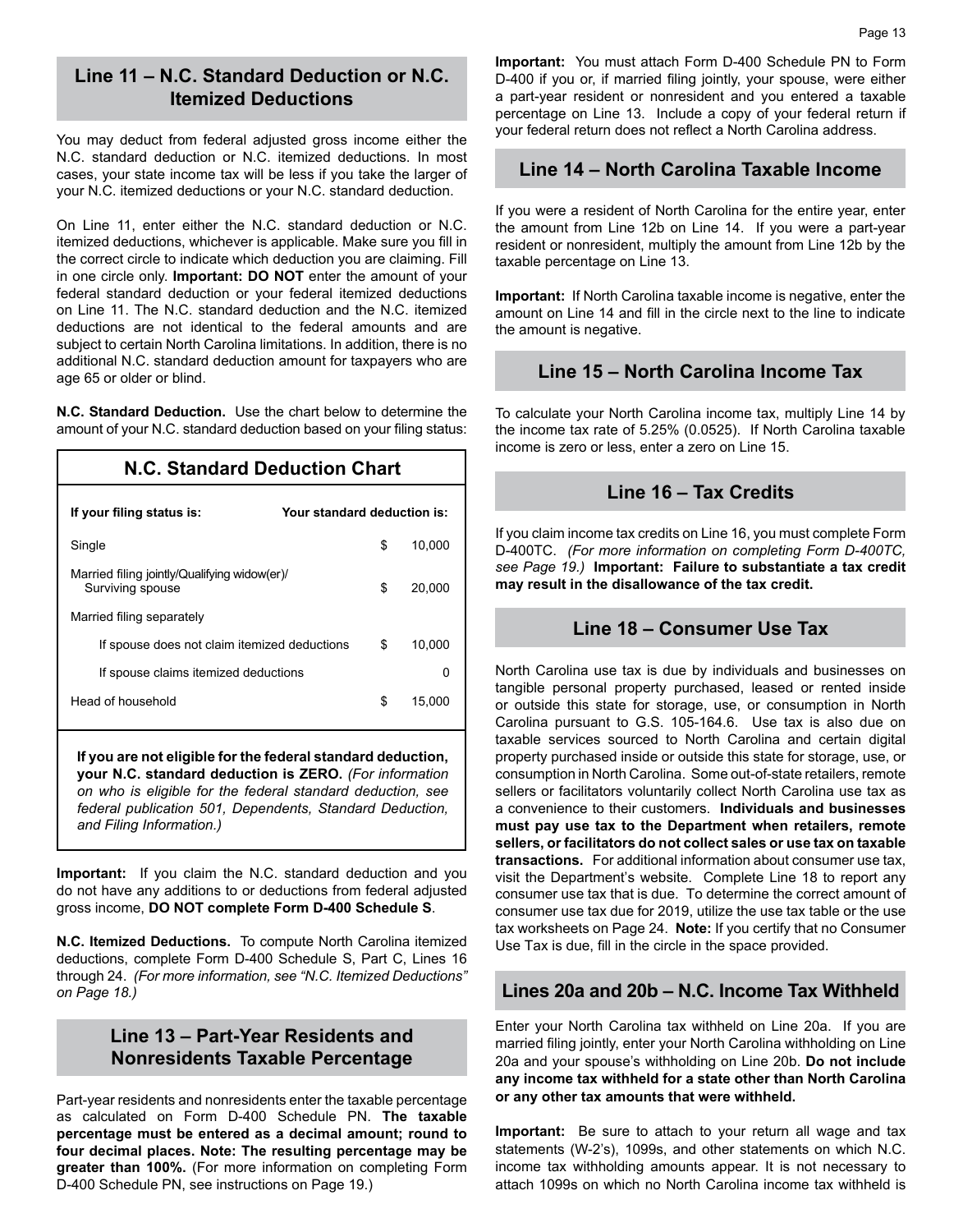reported unless you are claiming a **Bailey** retirement deduction. *(See Form D-400 Schedule S, Part B, Line 10.)* **W-2's or 1099 statements generated by tax software programs cannot be used to verify North Carolina tax withholding.**

#### **Line 21 – Other Tax Payments**

- a. **2019 Estimated Tax**. Enter any estimated income tax payments for 2019 (including any portion of your 2018 refund that was applied to your 2019 estimated income tax).
- **Paid with Extension.** If you applied for a N.C. extension (Form D-410), enter the amount of North Carolina income tax paid with the extension.
- c. **Partnership**. If you are a nonresident partner, enter your share of the tax paid to North Carolina by the manager of the partnership on your distributive share of the partnership income. Include with your return a copy of Form NC K-1 for Form D-403 provided by the partnership to verify the amount claimed.
- d. **S Corporation**. If you are a nonresident shareholder of an S corporation, enter your share of the income tax paid to North Carolina by an S corporation on your distributive share of the S corporation income. Include with your return a copy of Form NC K-1 for Form CD-401S provided by the S corporation to verify the amount claimed.

#### **Line 22 – Amended Returns Only (Previous Payments)**

Complete Line 22 only if you are amending your 2019 tax return. Enter the amount of tax paid with the original return (Form D-400, Line 27) plus any additional tax paid after the original return was filed. If you did not pay the entire balance due shown on your original return, enter the actual amount that was paid. **Do not include payments of interest or penalties.** *(For more information, see "Instructions for Form D-400 Schedule AM," on Page 21.)* 

#### **Line 24 – Amended Returns Only (Previous Refunds)**

Complete Line 24 only if you are amending your 2019 return. Enter the amount of overpayment, if any, shown on the original return (Form D-400, Line 28). If the overpayment claimed on your original return was previously adjusted by the Department, enter the adjusted overpayment on Line 24. The amount includes any portion that was refunded or applied to any outstanding debt or estimated tax, or was contributed to the N.C. Nongame and Endangered Wildlife Fund, the N.C. Education Endowment Fund, or the N.C. Breast and Cervical Cancer Control Program. **Do not include interest you received on any refund**. *(For more information, see "Instructions for Form D-400 Schedule AM," on Page 21.)* 

### **Lines 26a through 26e – Tax, Penalties, and Interest**

a. **Tax Due.** If Line 19 is more than Line 25, you owe additional tax. Subtract Line 25 from Line 19 and enter the result on Line 26a. If Line 25 is negative, treat Line 25 as a positive number, add Lines 19 and 25 and enter the additional tax on Line 26a.

- **Penalties.** Returns filed after the original due date without a valid state extension are subject to **a failure to file penalty** of 5% of the tax for each month, or part of a month, the return is late (maximum 25% of the additional tax due). Returns filed after the original due date are subject to **a late payment penalty** of 10% of the unpaid tax. To determine if any penalties apply to you, see "Will I Owe Interest and Penalties?" on Page 8.
- c. **Interest.** Interest at the rate established by G.S. 105- 241.21 is charged on taxes paid after the original due date even if an extension of time to file is granted. The interest rate on underpayments is the same as the interest rate on overpayments. The rate is established semiannually by the Secretary of Revenue and is listed on the Department's website.
- d. **Total Penalties and Interest.** Add Lines 26b and 26c and enter the total amount of penalties and interest on Line 26d.
- e. **Interest on the Underpayment of Estimated Income Tax and Exceptions.** You may owe interest if you underpaid your estimated tax for any payment period. You will not owe interest if you had no tax liability in the prior year or if this year's tax liability, less any amount withheld and allowable tax credits, is less than \$1,000.

Complete Form D-422 to see if you owe interest on the underpayment of estimated income tax. Enter the correct amount of interest on Line 26e. The interest will increase your tax liability or reduce your overpayment. **Do not attach Form D-422 or D-422A to the completed tax return; however, you should maintain the forms for future reference.** 

**Exceptions to Underpayment of Estimated Tax.** In certain cases, you may be able to reduce or eliminate underpayment interest. If either of the following exceptions apply, enter the exception code in the box provided and enter the interest amount on Line 26e.

- a. **Farmers and Fisherman.** If you are a farmer or fisherman and you file your 2019 N.C. return and you pay your tax in full by March 1, 2020, you do not owe interest. You are a farmer or fisherman if you received at least two-thirds of your gross income for the year from farming or fishing. Enter an "**F**" in the box provided.
- b. **Annualized Income.** If you completed Form D-422A, Annualized Income Installment Worksheet, to determine the amount of interest owed, enter an "**A**" in the box provided.

#### **Line 27 – Tax Due**

Add Lines 26a, 26d, and 26e and enter the total on Line 27. **This is the total tax, penalties, and interest due.** Mail your return and payment to the **North Carolina Department of Revenue, P.O. Box 25000, Raleigh, North Carolina 27640-0640.**

Make your check or money order payable to the "North Carolina Department of Revenue." The Department will not accept a check or money order unless it is drawn on a U.S. (domestic) bank and the funds are payable in U.S. dollars. **Important:** You can pay any tax due online using the Department's website. *(For more information on payment options, visit the Department's website.)*

**Form D-400V (Individual Income Payment Voucher).** Form D-400V is a personalized payment voucher that you should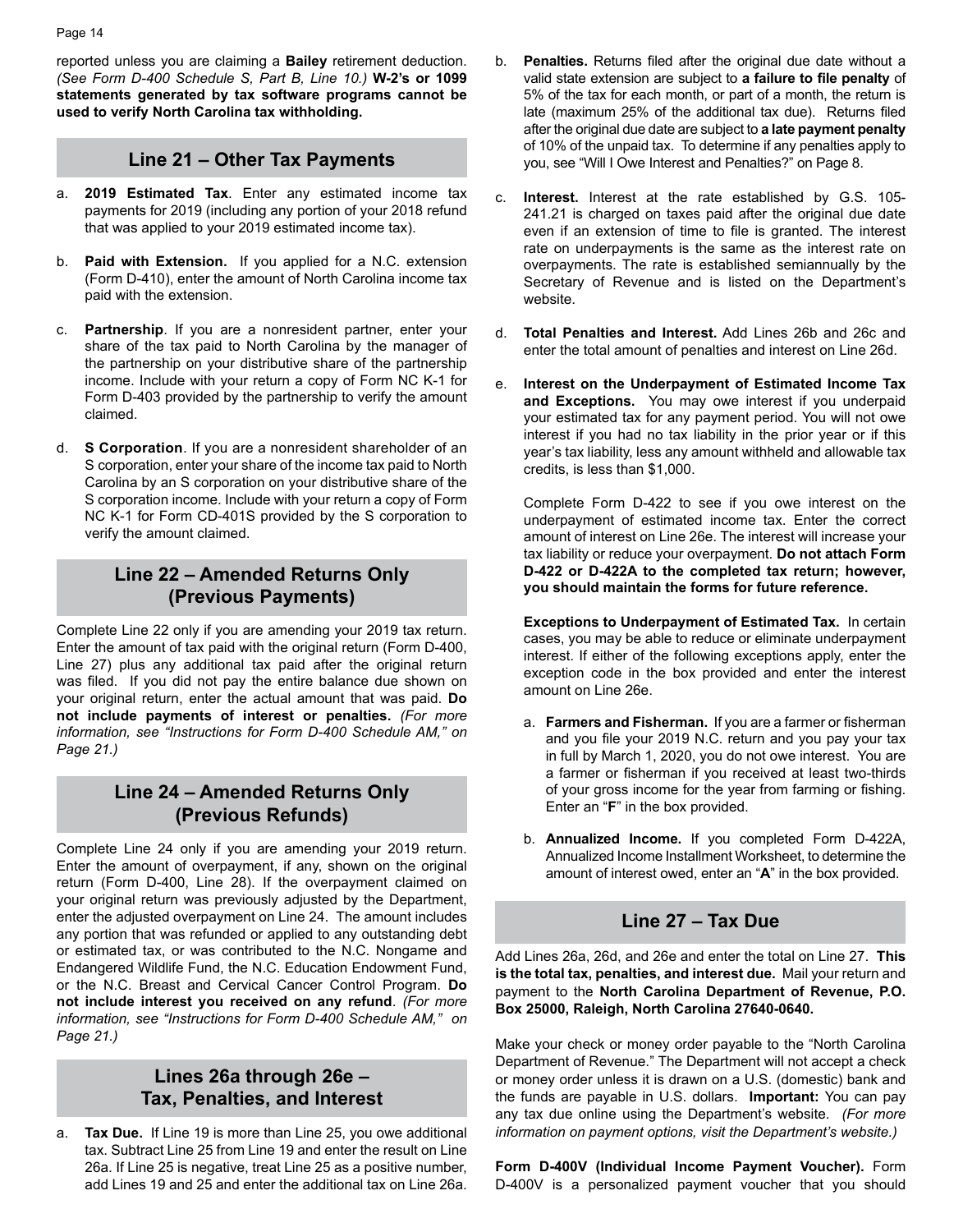send with any balance due. This voucher allows the Department to process payments more accurately and efficiently with fewer errors. To generate a personalized payment voucher, visit the Department's website.

**Form D-400V Amended (Amended Individual Income Payment Voucher).** When filing an amended 2019 tax return, an individual who owes additional tax should include Form D-400V Amended. Form D-400V Amended allows the Department to process amended payments more accurately and efficiently with fewer errors. To generate an amended personalized payment voucher, visit the Department's website.

**Form NC-EDU (N.C. Education Fund Contribution).** Form NC-EDU is a personalized voucher that you must send with any contribution made to the N.C. Education Fund. The voucher allows the Department to process the contribution accurately and efficiently with fewer errors. To generate the N.C. Education Fund personalized payment voucher, visit the Department's website. **Note:** If you owe additional tax and would like to make a contribution to the N.C. Education Endowment Fund, you may write one check for the combined amount of tax due plus the contribution. Enclose the check with both Form NC-EDU and Form D-400V.

**The Department strongly encourages the use of personalized payment vouchers.**

#### **Line 28 – Overpayment**

If Line 19 is less than Line 25, you have overpaid your tax. Subtract Line 19 (and any amount shown on Line 26e) from Line 25 and enter the amount of the overpayment on Line 28.

#### **Line 29 – Estimated Income Tax**

If you have overpaid your tax, you may elect to have a portion of your overpayment applied to your estimated tax for the following year by entering the amount to be applied on Line 29. **The election to apply any overpayment to 2020 cannot be changed after the 2019 return is filed.**

The last allowable date for making a 2020 estimated tax payment is January 15, 2021; therefore, to **apply a portion of your refund to 2020 estimated tax,** you must file your 2019 return by January 15, 2021.

#### **Line 30 – N.C. Nongame and Endangered Wildlife Fund**

Help keep North Carolina wild by contributing a portion of your refund to the N.C. Nongame and Endangered Wildlife Fund. Your tax deductible contributions are essential to monitoring and managing<br>our wildlife populations, including populations, including turtles, flying squirrels, frogs, mussels, salamanders, and hundreds of bird



species from terns and pelicans to woodpeckers and warblers. Conserving these species and their habitats is important to our state, our economy, and our quality of life. If wildlife conservation is important to you, please give what you can and help conserve North Carolina's wildlife for future generations to enjoy. If you wish to contribute part or all of your refund to the N.C. Nongame and Endangered Wildlife Fund, enter the amount of your contribution on Line 30. **Your election to contribute to the N.C. Nongame and Endangered Wildlife Fund cannot be changed after your 2019 return is filed.**

If you are not due a refund, you may still contribute to this fund by donating online or mailing your donation directly to the North Carolina Wildlife Resources Commission, 1702 Mail Service Center, Raleigh, North Carolina 27699-1700. Checks should be made payable to the Nongame & Endangered Wildlife Fund. *(For more information about the fund or to donate online, visit www. ncwildlife.org/Give-Donate.)*

#### **Line 31 – N.C. Education Endowment Fund**

The North Carolina Education Endowment Fund (N.C. Education Fund) was created to provide additional support and funding for K-12 public schools. If you wish to contribute part or all of your refund to the N.C. Education Fund, enter the amount of the contribution on Line 31. **Your election to contribute to the N.C. Education Fund cannot be changed after your 2019 return is filed.** 



If you are not due a refund, you may still contribute to the N.C. Education Fund by: (1) making a contribution with your tax return; or (2) mailing a donation directly to the North Carolina Department of Public Instruction, Cash Collections, 6336 Mail Service Center, Raleigh, N.C. 27699-6336.

#### **Line 32 – N.C. Breast and Cervical Cancer Control Program**

The N.C. Breast and Cervical Cancer Control Program Fund (NC BCCCP) is used for the early detection of breast and cervical cancer through the N.C. Cancer Prevention and Control Branch of the Division of Public Health of the Department of Health and Human Services. The NC BCCCP provides free or low-cost breast and cervical cancer screening and follow-up services to women who meet income and age eligibility and for



whom insurance does not cover the full cost of services. If you wish to contribute part or all of your refund to NC BCCCP, enter the amount of your contribution on Line 32. **Your election to contribute to NC BCCCP cannot be changed after your 2019 return is filed.** 

If you are not due a refund, you may still contribute to the NC BCCCP by mailing a donation directly to N.C. Cancer Prevention and Control Branch of the Division of Public Health of the Department of Health and Human Services, 1922 Mail Service Center, Raleigh, North Carolina 27699-1922. Checks should be made payable to "North Carolina Department of Health and Human Services" with an indication either on the check or in an attached note that it is a contribution for the N.C. Breast and Cervical Cancer Control Program Fund.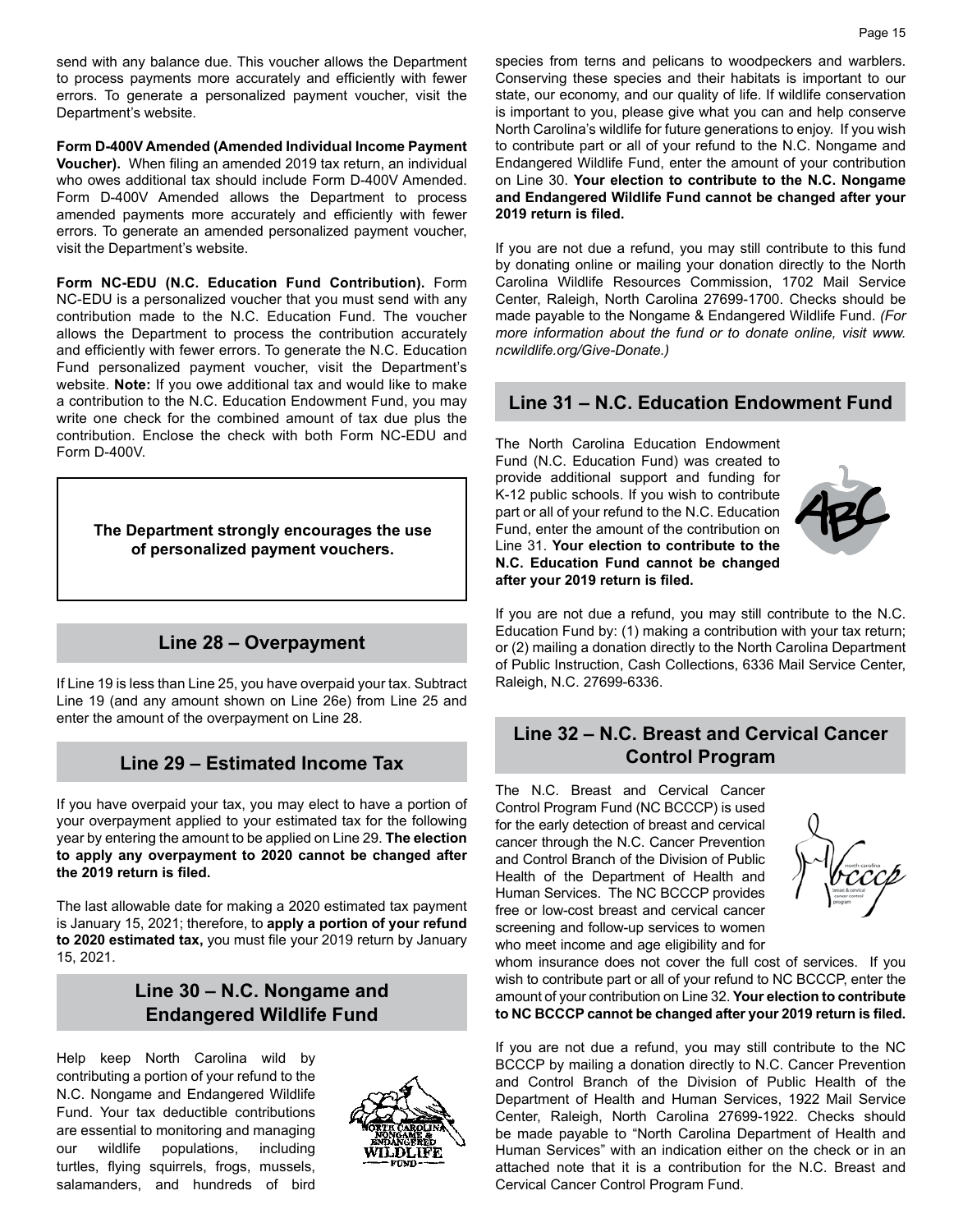#### **Line 34 – Amount to be Refunded**

Enter the amount of overpayment to be refunded on Line 34. The amount to be refunded cannot exceed Line 28 minus the total of Lines 29, 30, 31, and 32. **Refunds of less than \$1.00 are made only upon request.** 

#### **Signature and Verification**

Your return is not considered a valid return unless you sign it. If you are filing a joint return, your spouse must also sign. Be sure to date your return and enter your contact phone number. Providing your contact phone number may help speed the processing of your return. If you answer questions over the phone, we may be able to process your return without mailing you a letter. If you are filing a joint return, you can enter either your or your spouse's contact phone number.

**Paid Preparer.** If you want to allow your paid preparer to discuss certain tax matters with the Department, check the applicable box in the signature area of your return. If you check the box, you and your spouse, if filing a joint return, are authorizing the Department to call the paid preparer to answer any questions that may arise during the processing of your return. You also are authorizing the paid preparer to:

- Give the Department any information that is missing from your return,
- Call the Department for information about the processing of your return or the status of your refund or payment(s),
- Receive copies of notices or transcripts related to your return, upon request, and
- Respond to proposed notices of assessment or notices of adjustment.

**Important:** You are not authorizing the paid preparer to receive any refund check, bind you to anything (including any additional tax liability), or otherwise represent you before the Department regarding audit activity or a request for a Departmental review of proposed assessment or a proposed denial of refund. Those types of matters require a Power of Attorney, Gen 58, to be filed with the Department. Paid preparer authority is extended only to an individual paid preparer, not to employees of a company. *(For more information on Power of Attorney, visit the Department's website.)* 

**Your paid preparer must sign and date the tax return. The preparer should also provide their identification number (FEIN, SSN, or PTIN).** 

## **Instructions for Form D-400 Schedule S, Supplemental Schedule**

Federal adjusted gross income as defined in the Internal Revenue Code, effective as of January 1, 2019, is the starting point for determining North Carolina taxable income. This means that to the extent North Carolina follows federal tax provisions in calculating state tax liability, changes made to the Internal Revenue Code as of this date apply to North Carolina. However, certain federal tax provisions do not apply to North Carolina because of statutory modifications to federal adjusted gross income, including, but not limited to: (1) North Carolina does not conform to the federal standard deduction, (2) North Carolina does not conform to federal itemized deductions, and (3) North Carolina requires certain items to be added to or deducted from federal adjusted gross income, (collectively "state adjustments").

Each individual must determine if the state adjustments apply to that individual's tax return. Form D-400 Schedule S, Part A and Part B specifically, provides some of the state adjustments, but is not an all-inclusive list. *(For detailed information on state adjustments, see G.S. 105-153.5 and G.S. 105-153.6.)*

**Part A. Additions to Federal Adjusted Gross Income** *(If you have items that are not included in federal adjusted gross income but are taxable to North Carolina, complete Lines 1 through 6.)*

**Line 1. Interest Income from Obligations of States Other than North Carolina.** Enter the amount of interest received from notes, bonds, and other obligations of states and political subdivisions other than North Carolina if not included in federal adjusted gross income. This includes exempt interest dividends received from regulated investment companies (mutual funds) to the extent such dividends do not represent interest from obligations of North Carolina or its political subdivisions.

**Line 2. Deferred Gains Reinvested into an Opportunity Fund under IRC Section 1400Z-2.** North Carolina did not conform to the temporary deferral of income for certain gains timely invested in a qualified Opportunity Fund under Internal Revenue Code section 1400Z-2. These gains are not deferred for North Carolina tax purposes and must be included in determining your state tax payable. Therefore, an addition to federal adjusted gross income is required for gains reinvested into a qualified Opportunity Fund under IRC section 1400Z-2. **Note:** If you were required to include a gain in federal adjusted gross income under IRC section 1400Z-2 in tax year 2019, you may deduct the gain to the extent the same income was included in the calculation of N.C. taxable income during a prior year.

**Line 3. Bonus Depreciation.** North Carolina did not adopt the 50% bonus depreciation provisions in IRC sections 168(k) or 168(n) for property placed in service for tax year 2019. Therefore, you must add 85% of the amount of bonus depreciation deducted on your federal return to your state return. **Note:** If you are required to addback bonus depreciation in tax year 2019, you may deduct 20% of the amount added back in the first five taxable years beginning with tax year 2020. *(For further guidance on bonus depreciation, visit the Department's website.)* 

**Line 4. IRC Section 179 Expense.** North Carolina did not conform to the increased federal expense deduction or increased investment limitations for tax year 2019. N.C. dollar and investment limitations are \$25,000 and \$200,000, respectively. Therefore, you must add 85% of the difference between the IRC section 179 expense deduction using federal limitations and the deduction using N.C. limitations to your state return. **Note:** If you are required to addback IRC section 179 expenses in tax year 2019, you may deduct 20% of the amount added back in the first five taxable years beginning with tax year 2020. *(For further guidance on IRC section 179, visit the Department's website.)*

#### **Line 5. Other Additions to Federal Adjusted Gross Income.**  Enter the total amount of the following other additions. *Make sure you attach an explanation or schedule of the item(s) to Form D-400.*

- (1) The amount by which your basis of property under federal law exceeds your basis of property for state purposes must be added to your adjusted gross income in the year that you dispose of the property.
- (2) If you carry over a net operating loss from another year to the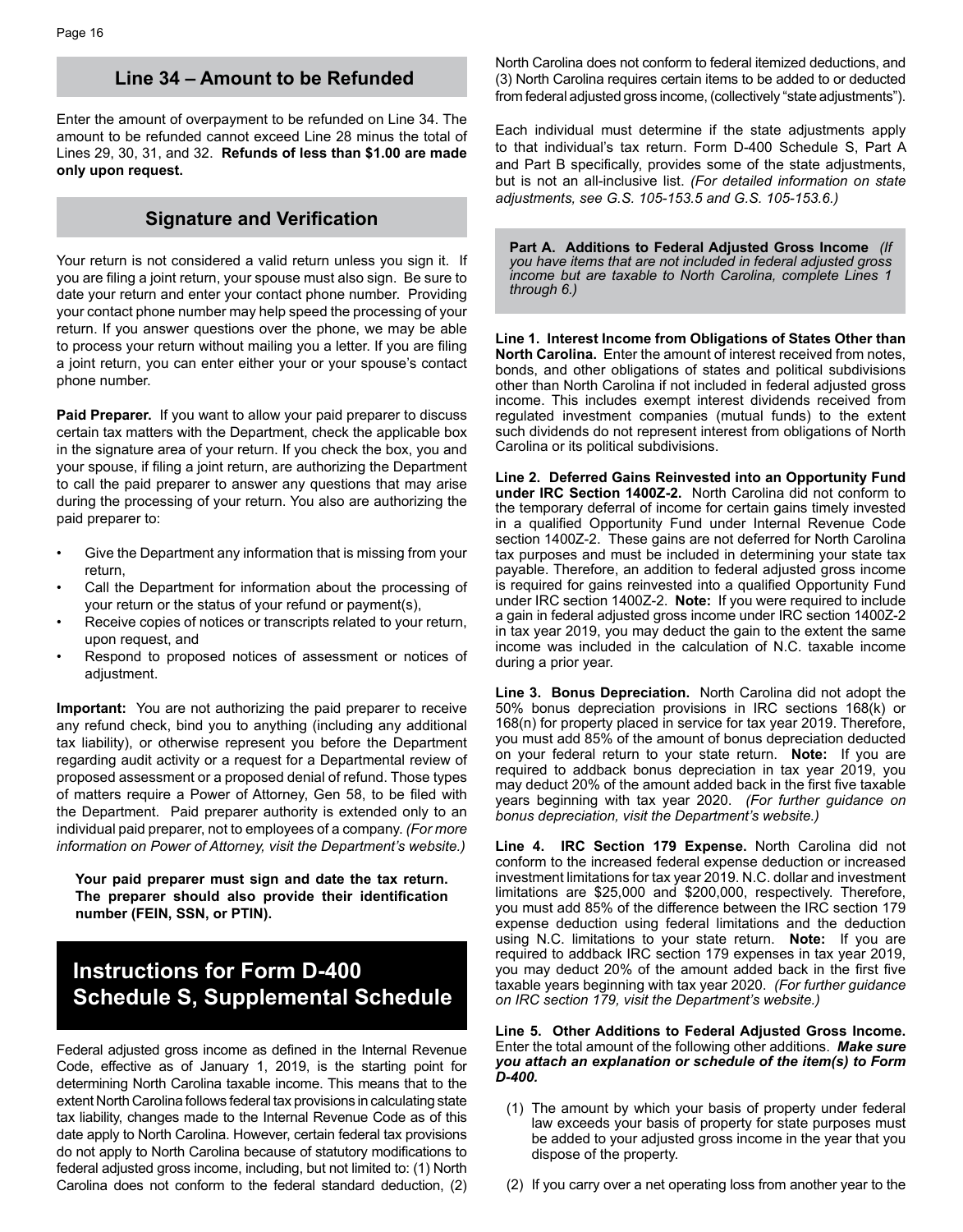2019 federal return, an addition is required for the amount of net operating loss carried to the 2019 year that is not absorbed and will be carried forward to subsequent years. *(For more information on net operating losses, refer to the Department's bulletins for individual income tax.)*

- (3) Effective for taxable years beginning on or after January 1, 2006 and repealed effective for taxable years beginning on or after January 1, 2014, certain contributions made to North Carolina's National College Savings Program ("N.C. 529") were deductible for state tax purposes. If you took a state tax deduction for contributions made to the N.C. 529 Plan while the deduction was in effect, and in tax year 2019, you withdrew funds from the Plan, you must add to federal adjusted gross income the amount deducted in the prior tax year to the extent the funds withdrawn were not used for a purpose allowed under IRC section 529.
- (4) The amount by which a shareholder's share of S Corporation income is reduced under IRC section 1366(f)(2) for the taxable year by the amount of built-in gains tax imposed on the S Corporation under IRC section 1374.

**Line 6. Total Additions.** Add Lines 1 through 5. Enter the total on Line 6 and on Form D-400, Line 7. **Important:** If you enter an amount on Line 6, you must attach D-400 Schedule S to Form D-400. If you do not attach Form D-400 Schedule S to Form D-400, the Department may not be able to process your return.

**Part B. Deductions from Federal Adjusted Gross Income**  *(If you have items of income that are included in federal adjusted gross income but are not taxable to North Carolina, complete Lines 7 through 15.)*

**Line 7. State Income Tax Refund.** Enter the amount of any state or local income tax refund that is included in federal adjusted gross income.

**Line 8. Interest from United States Obligations.** Enter the amount of interest received from notes, bonds, and other obligations of the United States (such as U.S. savings bonds, treasury notes and bills, etc.) or United States possessions.

**Line 9. Taxable Portion of Social Security and Railroad Retirement Benefits.** Social security and railroad retirement benefits are not subject to state income tax. Enter any Title 2 social security benefits received under the Social Security Act and any Tier 1 or Tier 2 railroad retirement benefits received under the Railroad Retirement Act that were included in federal adjusted gross income. Railroad Retirement Act benefits include railroad unemployment insurance benefits and railroad sickness benefits.

**Line 10. Retirement Benefits Received by Vested Government Retirees (Bailey Settlement).** As a result of the North Carolina Supreme Court's decision in *Bailey v. State of North Carolina*, North Carolina may not tax certain retirement benefits received by retirees (or by beneficiaries of retirees) of the state of North Carolina and its local governments or by United States government retirees (including military). **The exclusion applies to retirement benefits received from certain defined benefit plans**, such as the North Carolina Teachers' and State Employees' Retirement System, the North Carolina Local Governmental Employees' Retirement System, the North Carolina Consolidated Judicial Retirement System, the Federal Employees' Retirement System, or the United States Civil Service Retirement System, **if the retiree had five or more years of creditable service as of August 12, 1989**. The exclusion also applies to retirement benefits received from the state's §401(k) and §457 plans if the retiree had contributed or contracted to contribute to the plan prior to August 12, 1989. **The exclusion does not apply to local government §457 plans or to §403(b) annuity plans**. Benefits from other state, local, and federal retirement plans may or may not be excluded depending on rulings in the *Bailey* case.

#### **The exclusion does not apply to retirement benefits paid to former teachers and state employees of other states and their political subdivisions.**

A retiree entitled to exclude retirement benefits from North Carolina income tax should claim a deduction on Line 10 for the amount of excludable retirement benefits included in federal adjusted gross income. Even if all your retirement is excludable under **Bailey**, you must still file a North Carolina return if you meet the minimum gross income filing requirements on Page 6. A copy of Form 1099- R or Form W-2 received from the payer must be attached to the return to support the deduction.

**Line 11. Bonus Depreciation.** You may deduct an amount equal to 20% of the bonus depreciation deduction added to federal adjusted gross income on your 2014, 2015, 2016, 2017, and 2018 state tax returns.

**Line 12. IRC Section 179 Expense.** You may deduct an amount equal to 20% of the IRC section 179 expense deduction added to federal adjusted gross income on your 2014, 2015, 2016, 2017, and 2018 state tax returns.

**Line 13. Recognized IRC Section 1400Z-2 Gain.** You may deduct a gain included in federal adjusted gross income under IRC section 1400Z-2 to the extent the same amount was included in the calculation of N.C. taxable income in a prior tax year.

#### **Line 14. Other Deductions from Federal Adjusted Gross Income.** Enter the total amount of the following other deductions. **Make sure you attach an explanation or schedule of the item(s) to Form D-400.**

- (1) The gain from the sale or disposition of North Carolina obligations issued before July 1, 1995, is deducted from adjusted gross income if the law under which the obligations were issued specifically exempts the gain.
- (2) The amount by which your basis of property for state purposes exceeds your basis of property for federal purposes must be deducted from your adjusted gross income in the year that you dispose of the property.
- (3) Income that meets both of the following requirements:
	- a. Is earned or received by an enrolled member of any federally recognized Indian tribe.
	- b. Is derived from activities on any federally recognized Indian reservation while the member resides on the reservation. Income from intangibles having a situs on the reservation and retirement income associated with activities on the reservation are considered income derived from activities on the reservation.
- (4) The amount by which the deduction for an ordinary and necessary business expense was required to be reduced or was not allowed under the Code because you claimed a federal tax credit in lieu of a deduction.
- (5) In the event of an actual or deemed transfer of an asset occurring on or after January 1, 2013, wherein the tax basis of the asset carries over from the transferor to the transferee for federal income tax purposes, the transferee must add any remaining bonus depreciation deductions allowed to the basis of the transferred asset and depreciate the adjusted basis over any remaining life of the asset. The transferor is not allowed any future bonus depreciation deductions. *(For more information, see G.S. 105-153.6(e) and (f), as well as the Department's website.)*
- (6) The amount deposited during the taxable year to a personal education savings account ("PESA") under Article 41 of Chapter 115C of the General Statues **to the extent the deposit was included federal adjusted gross income.**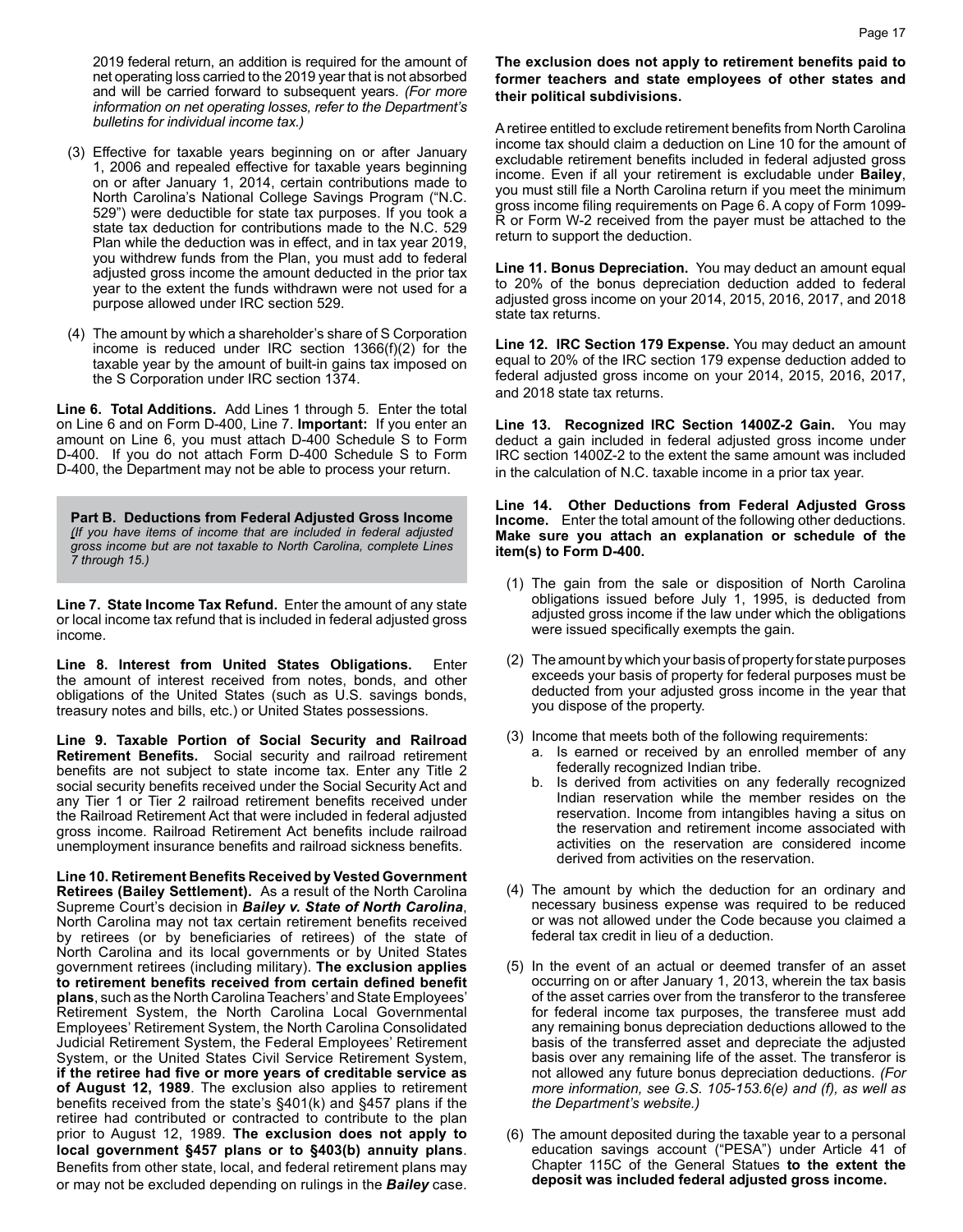- (7) The amount paid from the State Emergency Response and Disaster Relief Reserve Fund for hurricane relief assistance **to the extent this amount is included in federal adjusted gross income.** This amount does not include amounts paid to you from the State Emergency Response and Disaster Relief Fund for goods or services provided by you.
- (8) The amount received as an economic incentive pursuant to G.S. 143B-437.012 or Part 2G or Part 2H of Article 10 of G.S. 143B to the extent this amount is included in federal adjusted gross income.

**Line 15. Total Deductions.** Add Lines 7 through 10, 11f, 12f, 13, and 14. Enter the total on Line 15 and on Form D-400, Line 9. **Important:** If you enter an amount on Line 15, you must attach Form D-400 Schedule S to Form D-400. If you do not attach Form D-400 Schedule S to Form D-400, the Department may not be able to process your return.

**Part C. N.C. Standard Deduction or N.C. Itemized Deductions** *(If you choose to claim North Carolina itemized deductions, complete Lines 16 through 24.)*

You may deduct from federal adjusted gross income **either** the N.C. standard deduction or N.C. itemized deductions even if you did not claim itemized deductions on your federal return. In most cases, your state income tax will be less if you take the larger of your N.C. itemized deductions or your N.C. standard deduction.

**N.C. Standard Deduction.** The standard deduction for most individuals can be obtained from the N.C. Standard Deduction Chart on Page 13 of these instructions or from the N.C. Standard Deduction Chart printed on Form D-400 Schedule S, Part C.

**If you claimed the N.C. Standard Deduction and you did not enter an amount on Line 6 or Line 15 of Form D-400 Schedule S, DO NOT attach Form D-400 Schedule S to Form D-400.**

**N.C. Itemized Deductions.** North Carolina itemized deductions are not identical to federal itemized deductions. To determine the amount of N.C. itemized deductions, complete Lines 16 through 24. **Important:** If you deduct N.C. itemized deductions, you must include Form D-400 Schedule S with Form D-400.

**Line 16. Home Mortgage Interest.** Enter the amount allowed as a deduction for interest paid or accrued during tax year 2019 under IRC section 163(h) with respect to any qualified residence. *(For a definition of qualified residence, see federal publication 936, Home Mortgage Interest Deduction.)*

**Line 17. Real Estate Property Taxes.** Enter the amount allowable as a deduction for property taxes paid or accrued on real estate under IRC section 164 for tax year 2019. An individual that files a joint return, single return, or as head of household may not deduct more than \$10,000 of real estate property taxes while married individuals filing separately may not deduct more than \$5,000.

**Line 18. Home Mortgage Interest and Real Estate Property Taxes before Limitation.** Add Lines 16 and 17 and enter the result on Line 18.

**Line 19. Home Mortgage Interest and Real Estate Property Taxes Limitation.** Statutorily, the sum of qualified mortgage interest and real estate property taxes claimed may not exceed \$20,000. For spouses filing as married filing separately or married

filing jointly, the total mortgage interest and real estate property taxes claimed by both spouses combined may not exceed \$20,000. For spouses filing as married filing separately with a joint obligation for home mortgage interest and real estate property taxes, the deduction for these items is allowable to the spouse who actually paid them. If the amount of home mortgage interest and real estate property taxes paid by both spouses exceeds twenty thousand dollars (\$20,000), the deductions must be prorated based on the percentage paid by each spouse. For joint obligations paid from joint accounts, the proration is based on the income reported by each spouse for that taxable year.

**Line 20. Home Mortgage Interest and Real Estate Property Taxes after Limitation.** Compare Line 18 with Line 19 and enter the **smaller** amount.

**Line 21. Charitable Contributions.** Enter the amount allowable as a deduction for charitable contributions under IRC section 170 for tax year 2019.

**Line 22a. Medical and Dental Expense before Limitation.** Enter the amount allowable as a deduction for medical and dental expenses under IRC section 213 for tax year 2019. Importantly, do not include on Line 22a items that are not included in federal adjusted gross income. For example, do not include insurance premiums paid by your employer.

**Line 22b. Enter the Amount from Form D-400, Line 6.** If the amount on Line 6 is negative, fill in the circle next to the line to indicate the amount is negative.

**Line 22c. Multiply Line 22b by 10% (0.10).** If this amount is zero or less, enter a zero on Line 22c.

**Line 22d. Medical and Dental Expenses after Limitation.**  Subtract Line 22c from Line 22a. If Line 22c is more than Line 22a, enter a zero on Line 22d.

**Line 23. Repayment of Claim of Right Income.** You may be entitled to a deduction for the repayment of income included in federal adjusted gross income in an earlier tax year because it appeared that you had an unrestricted right to such income, to the extent the repayment is not deducted in arriving at federal adjusted gross income in 2019. If the repayment is more than \$3,000, the deduction is the amount of repayment. **Note:** If you claimed itemized deductions on your 2019 federal income tax return, enter the amount claimed on federal Schedule A, Line 16. If the repayment is \$3,000 or less, refer to the worksheet below to calculate your deduction.

| calculate your acquetion.                                                                   |  |  |  |  |  |  |  |
|---------------------------------------------------------------------------------------------|--|--|--|--|--|--|--|
| <b>Repayment of Claim of Right Worksheet</b>                                                |  |  |  |  |  |  |  |
| Repayment of amounts under a claim of right if \$3,000 or less:                             |  |  |  |  |  |  |  |
| 1. Enter the amount of claim of right income                                                |  |  |  |  |  |  |  |
| 2. Enter amount from D-400 Line 6, federal                                                  |  |  |  |  |  |  |  |
|                                                                                             |  |  |  |  |  |  |  |
| 4. Subtract Line 3 from Line 1. Enter amount on<br>Form D-400 Schedule S, Part C, Line 234. |  |  |  |  |  |  |  |

**Line 24. Total N.C. Itemized Deductions.** Add Lines 20, 21, 22d, and 23. This is the amount of North Carolina itemized deductions that you may deduct on Form D-400, Line 11.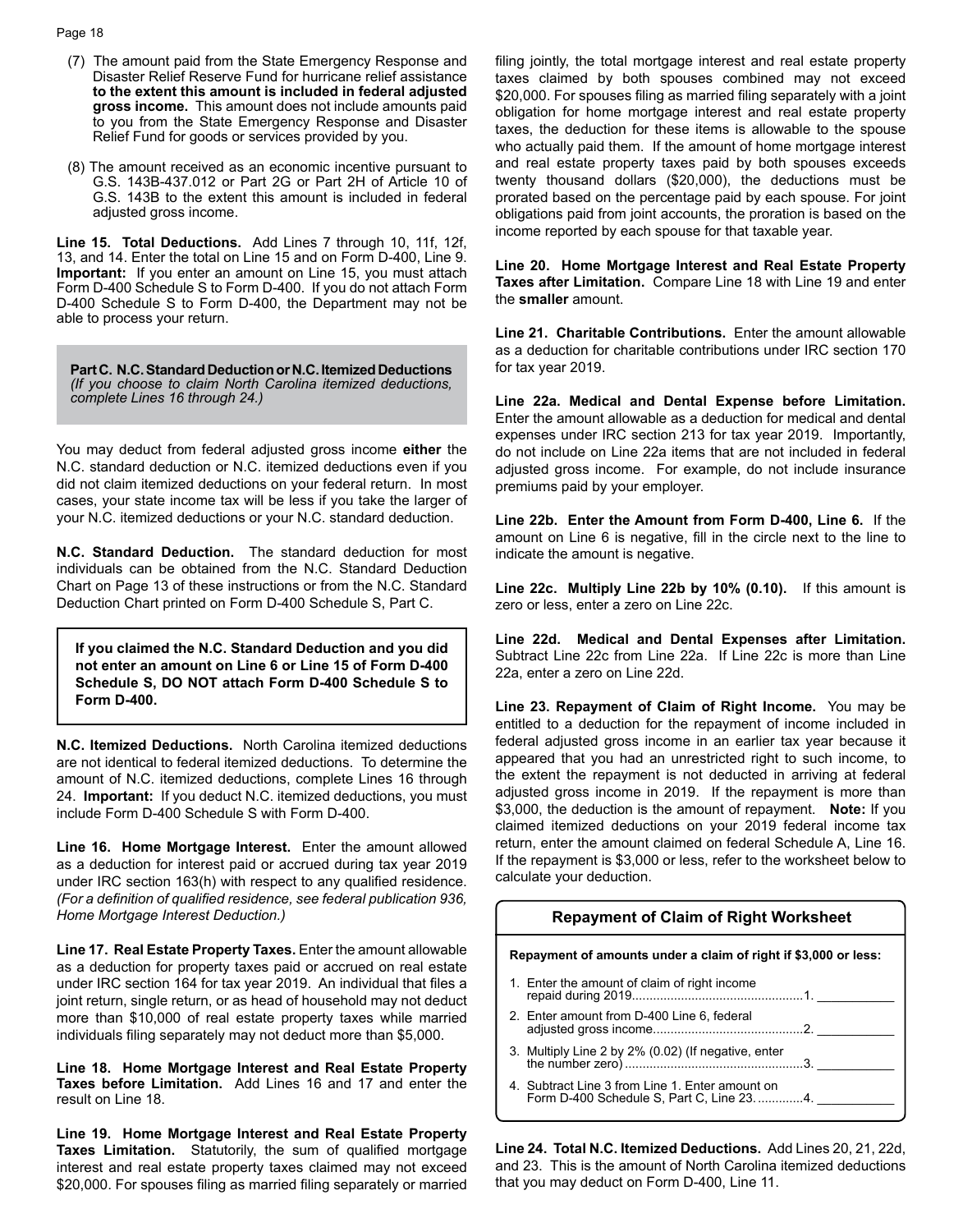**If you claim N.C. itemized deductions, you must attach Form D-400 Schedule S to Form D-400. If you do not attach Form D-400 Schedule S to Form D-400, the Department may not be able to process your return.**

## **Instructions for Form D-400 Schedule PN, Part-Year Resident and Nonresident Schedule**

If you or your spouse, if married filing jointly, were not full-year residents of North Carolina during tax year 2019, you must complete Form D-400 PN to determine the percentage of federal adjusted gross income, as adjusted, that is subject to North Carolina income tax. You are a **"part-year resident"** if you moved to North Carolina and became a resident during the tax year, or you moved out of North Carolina and became a resident of another state during the tax year. You are a **"nonresident"** if you were not a resident of North Carolina at any time during the tax year. *(For more information, see "Who Must File a North Carolina Individual Income Tax Return?" on Page 5.)*

#### **Part A. Residency Status**

You and your spouse, if married filing jointly, must fill in the applicable circle(s) indicating your residency status for tax year 2019. Part-year residents must also enter the dates of North Carolina residency in the boxes provided.

#### **Part B. Allocation of Income for Part-Year Residents and Nonresidents**

**Lines 1 through 15.** In Column A, Lines 1 through 15, enter the income you received from all sources during tax year 2019. *(If you filed a 2019 federal income tax return, enter the amounts reported on your federal return.)* If married filing jointly, you must include the total income from all sources of both spouses, even if only one spouse is a resident. In Column B, enter the amount of Column A received from North Carolina sources or income received while a resident of North Carolina.

*NOTE: A part-year resident must include all income received while a resident of North Carolina. This would include income from another state if this income was received while a resident of North Carolina. In addition, a part-year resident receiving partnership income from a partnership doing business in North Carolina and in one or more other states must prorate the partner's share of the partnership's income attributable and not attributable to North Carolina between the partner's periods of residence and nonresidence in accordance with the number of days in each period.*

**Line 16. Total Income.** For Column A and Column B, add Lines 1 through 15. Enter the total of each column on Line 16.

**Lines 17a through Line 17e. North Carolina Additions to Federal Adjusted Gross Income.** In Column A, enter the amounts entered on Form D-400 Schedule S, Part A, that relate to gross income. In Column B, enter the amount of Column A that is applicable to North Carolina.

**Example:** If you received interest income from obligations of a state other than N.C. of \$1,200 evenly during the year and you became a North Carolina resident on July 1, you should enter \$1,200 on Line 17a of Column A and \$600 on Line 17a of Column B.

**Line 18. Total Additions.** For Column A and Column B, add Lines 17a through 17e. Enter the total of each column on Line 18.

**Lines 19a through 19h. North Carolina Deductions from Federal Adjusted Gross Income.** In Column A, enter the amounts entered on Form D-400 Schedule S, Part B, that relate to gross income. In Column B, enter the amount of Column A that is applicable to North Carolina.

**Line 20. Total Deductions.** For Column A and Column B, add Lines 19a through 19h. Enter the total of each column on Line 20.

**Line 21. Total Income Modified by N.C. Adjustments.** For Column A and Column B, add Line 16 plus Line 18 minus Line 20.

#### **Part C. Part-Year Residents and Nonresidents Taxable Percentage**

**Line 22.** Enter the amount from Column B, Line 21. If the amount on Line 22 is negative, fill in the circle next to the Line to indicate the amount is negative.

**Line 23.** Enter the amount from Column A, Line 21. If the amount on Line 23 is negative, fill in the circle next to the Line to indicate the amount is negative.

**Line 24.** Divide Line 22 by Line 23. This is the percentage of your federal adjusted gross income, as adjusted, that is subject to North Carolina income tax. The resulting percentage may be greater than 100%. Enter the result as a decimal amount; round to four decimal places on Form D-400, Line 13.

**If you enter an amount on Form D-400, Line 13, you MUST attach Form D-400, Schedule PN to Form D-400. If you do not, the Department may be unable to process your return.**

## **Instructions for Form D-400TC, Individual Income Tax Credits**

Form D-400TC and, if applicable, Form NC-478, and Form NC-Rehab must be filed for any taxable year in which you are eligible to claim a tax credit or an installment of a tax credit against your tax liability. This requirement applies even if your tax liability is not large enough for you to benefit from the credit. *(For further information on tax credits, refer to the Department's bulletins for individual income tax.)* 

**If you claim a tax credit on Form D-400, Line 16, you MUST attach Form D-400TC to Form D-400. If you do not, the Department may be unable to process your return. Failure to substantiate a tax credit may result in the disallowance of that credit. For more information on tax credits, see the Department's website.**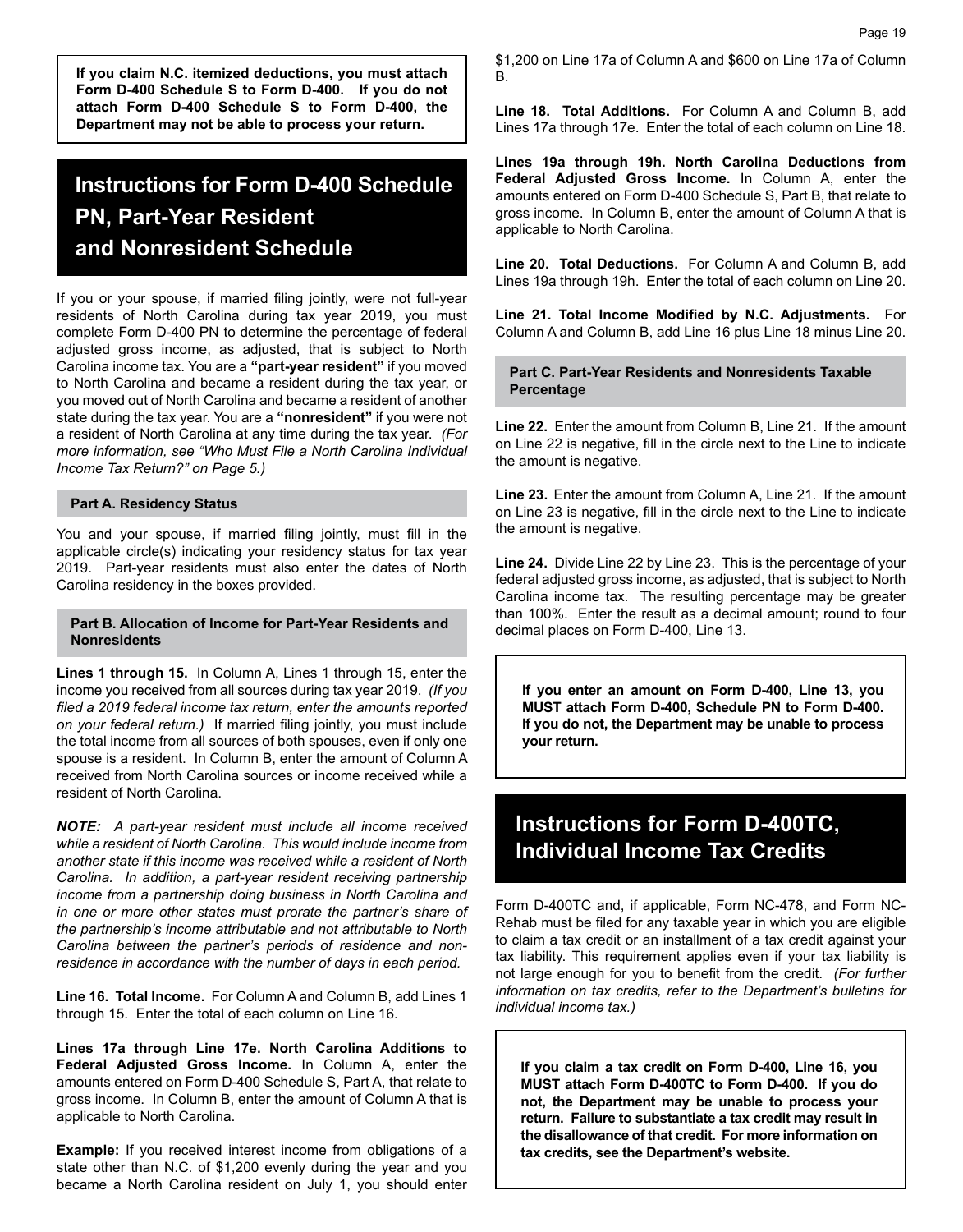#### **Part 1. Credit for Income Tax Paid to Another State or Country – N.C. Residents Only**

When income is taxed by North Carolina for a period during which you were a legal resident of North Carolina and the same income is also taxed by another state or country because it was earned in or derived from sources within that state or country, a tax credit may be claimed, but not on the basis of a withholding statement alone. **Important:** No credit is allowed for income taxes paid to a city, county, or other political subdivision of a state or country or to the federal government. **Nonresidents are not entitled to this tax credit.** 

North Carolina residents complete Form D-400 and include all income both within and outside the state. Compute North Carolina income tax as though no credit is to be claimed. Then, complete Part 1 of Form D-400TC to determine the amount of allowable tax credit. **Note:** If you wish to claim a tax credit for taxes paid to more than one state or country, do not complete Lines 1 through 6. Instead, use the "Outof-State Tax Credit Worksheet" below to determine the amount of allowable tax credit for each state or country.

**Line 1. Total Income from All Sources while a Resident of N.C. Modified by N.C. Adjustments to Federal Adjusted Gross Income.**  Enter on Line 1 the total amount of income from all sources you received while a resident of North Carolina, adjusted by the applicable additions and deductions to federal adjusted gross income that relate to gross income that you listed on Form D–400 Schedule S, Parts A and B. **Important:** If the amount on Line 1 is negative, enter the amount and fill in the circle located next to Line 1 to indicate the amount is negative.

**Line 2. Portion of Line 1 that was Taxed by Another State or Country.** Enter on Line 2 the portion of total income from all sources you received while a resident of North Carolina, adjusted by the applicable additions and deductions to federal adjusted gross income that relate to gross income (from Line 1, above), that was taxed by another state or country. Include on Line 2 your share of any S Corporation income that is attributable to and taxed by another state, whether or not the other state taxed the income at the individual or corporate level.

**Line 3.** Divide Line 2 by Line 1. Enter the result as a decimal amount; round to four decimal places.

**Line 4. Total North Carolina Income Tax.** Enter the amount from Form D-400, Line 15.

**Line 5.** Multiply Line 4 by Line 3

**Line 6. Amount of Net Tax Paid to the Other State or Country on the Income Shown on Line 2.** Enter on Line 6 only the amount of **net tax paid** to another state or country shown on Line 2. The amount of **net tax paid** is any prepayment of tax (tax withheld, estimated tax payments, amount paid with an extension, etc.) plus any additional tax paid **less any refunds** received or expected to be received. Include on Line 6 the net tax you paid to another state on your share of S Corporation income or your pro rata share of the net corporate tax paid by the S Corporation to another state that taxes the corporation rather than the shareholder. Attach a schedule showing the total amount of tax paid to the other state by the S Corporation, and how your pro rata share of the tax was determined. **Important:** You must attach a copy of the tax return filed with the other state or country and a copy of your check, receipt or other proof showing payment of income tax paid to the other state or country.

**Line 7a. Credit for Income Tax Paid To Another State or Country.** Enter the lesser of Line 5 or Line 6. This is the amount of tax credit for income tax paid to another state or country.

| <b>Out-of-State Tax Credit Worksheet</b><br>(Use a separate worksheet to determine the separate credit for each state or country.)                                                                                                        |  |
|-------------------------------------------------------------------------------------------------------------------------------------------------------------------------------------------------------------------------------------------|--|
| 1. Total income (loss) from all sources while a resident of N.C. modified by N.C. adjustments                                                                                                                                             |  |
|                                                                                                                                                                                                                                           |  |
|                                                                                                                                                                                                                                           |  |
|                                                                                                                                                                                                                                           |  |
|                                                                                                                                                                                                                                           |  |
| 6. Amount of net tax paid to the other state or country on the income shown on Line 2 (See above                                                                                                                                          |  |
| 7. Enter the lesser of Line 5 or Line 6. To determine the total amount of credit for income tax paid to another state or<br>country, add the amount of Line 7 on each worksheet and enter the total on Form D-400TC, Line 7a. On Line 7b, |  |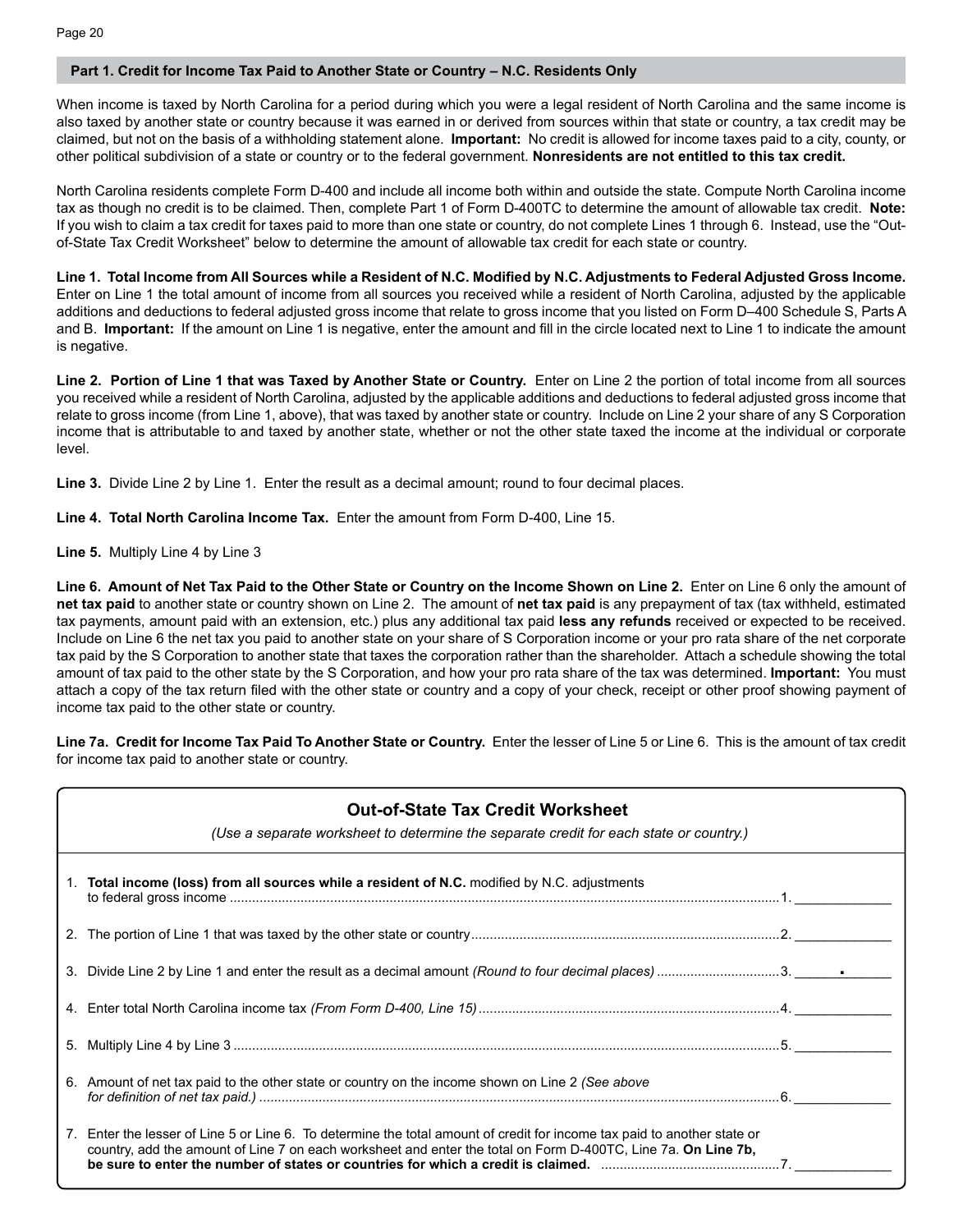**Article 3D - Historic Rehabilitation Tax Credits.** This Article expired for qualified rehabilitation expenditures and rehabilitation expenses incurred on or after January 1, 2015. To claim a tax credit under Article 3D, the historic property must be placed in service before January 1, 2023. For additional information on Article 3D credits, see G.S. 105-129.35, G.S. 105-129.36, and the Department's website.

**Line 8a.** Enter the amount of qualified expenditures incurred prior to January 1, 2015 with respect to an income-producing historic structure placed in service during tax year 2019. **Important:** Enter the amount of qualifying expenditures only in the first year the credit is taken.

**Line 8b.** Enter the installment amount of the tax credit for rehabilitating an income-producing historic structure.

**Lines 9a.** Enter the amount of qualified expenses incurred prior to January 1, 2015 with respect to a nonincome-producing historic structure placed in service during tax year 2019. **Important:** Enter the amount of qualifying expenses only in the first year the credit is taken.

**Line 9b.** Enter the installment amount of the tax credit for rehabilitating a nonincome-producing historic structure.

**Article 3H - Mill Rehabilitation Tax Credit.** This Article expired January 1, 2015, for rehabilitation projects for which an application for an eligibility certification was submitted on or after that date. To claim a tax credit for rehabilitating a historic mill facility, an application for an eligibility certification must have been submitted to the State Historic Preservation Officer before January 1, 2015. Eligibility certifications obtained under this Article expire January 1, 2023. For additional information on Article 3H credits, see G.S. 105-129.71, G.S. 105-129.72, and the Department's website.

**Line 10a.** Enter the amount of qualified rehabilitation expenditures with respect to an income-producing historic mill facility placed in service during tax year 2019. **Important:** Enter the amount of qualifying expenditures only in the first year the credit is taken.

**Line 10b.** Enter the total amount of tax credit for rehabilitating an income-producing historic mill facility.

**Line 11a.** Enter the amount of qualified rehabilitation expenditures with respect to a nonincome-producing historic mill facility placed in service during tax year 2019. **Important:** Enter the amount of qualifying expenditures only in the first year the credit is taken.

**Line 11b.** Enter the installment amount of the tax credit for rehabilitating a nonincome-producing historic mill facility.

**Article 3L - Historic Rehabilitation Tax Credits Investment Program.** Article 3L replaced the historic rehabilitation tax credits generally available under Article 3D, which expired for qualified rehabilitation expenditures and rehabilitation expenses, incurred on or after January 1, 2015. This Article expires for qualified rehabilitation expenditures and expenses incurred on or after January 1, 2024. To claim a tax credit under Article 3L, qualified rehabilitation expenditures and expenses must be placed in service by January 1, 2032. For additional information on Article 3L, see G.S. 105-129.105, G.S. 105-129.106, and the Department's website. **Important: To claim a credit under Article 3L, you** 

#### **Part 2. Credits for Rehabilitating Historic Structures must complete Form NC-Rehab and attach Form NC-Rehab to the front of Form D-400.**

**Line 12.** Enter the total amount of tax credit for rehabilitating an income-producing historic structure. *(From Form NC-Rehab, Part 4.)*

**Line 13.** Enter the total amount of the tax credit for rehabilitating a nonincome-producing historic structure. *(From Form NC-Rehab, Part 4.)* 

**Part 3. Computation of Total Tax Credits to be Taken in Tax Year 2019**

**Line 14.** Enter the amount of tax credits carried over from previous tax years. **Important:** Do not include any carryover of income tax credits taken on Form NC-478 or Form NC-Rehab.

**Line 15.** Add Lines 7a, 8b, 9b, 10b, 11b, 12, 13, and 14.

**Line 16.** Enter the amount of North Carolina income tax (From Form D-400, Line 15).

**Line 17.** Compare Line 15 with Line 16. Enter the lesser amount of Line 15 or Line 16.

**Line 18.** Enter the total amount of business and energy tax credits taken in 2019. *(Attach Form NC-478 and any required supporting schedules to the front on Form D-400.)*

**Note:** Many of the business and energy tax credits available to individuals are repealed or are designated for sunset. Please refer to each specific Article for details. A taxpayer that qualified for a tax credit that has expired or sunset may continue to take any remaining installments or carryovers in 2019 if the taxpayer continues to meet the statutory eligibility requirements previously required of each particular tax credit. In most cases, the Form NC-478 series is used to calculate and report business incentive and energy tax credits, less the sum of all other credits that the taxpayer claims. For additional information on tax credits and to obtain Form NC-478 tax forms, see the Department's website.

**Line 19.** Add Lines 17 and 18. **This is the total amount of tax credits to be taken for tax year 2019.** Enter the amount of Line 19 on Form D-400, Line 16. The amount of Line 19 cannot exceed the tax shown due on Form D-400, Line 15.

**The tax credits described in these instructions cannot exceed the tax liability for the tax year, reduced by other tax credits.**

## **Instructions for Form D-400 Schedule AM, Amended Schedule**

#### **General Instructions**

You must file an amended 2019 tax return if:

(1) You made an error or received additional information after you filed your original 2019 North Carolina state income tax return.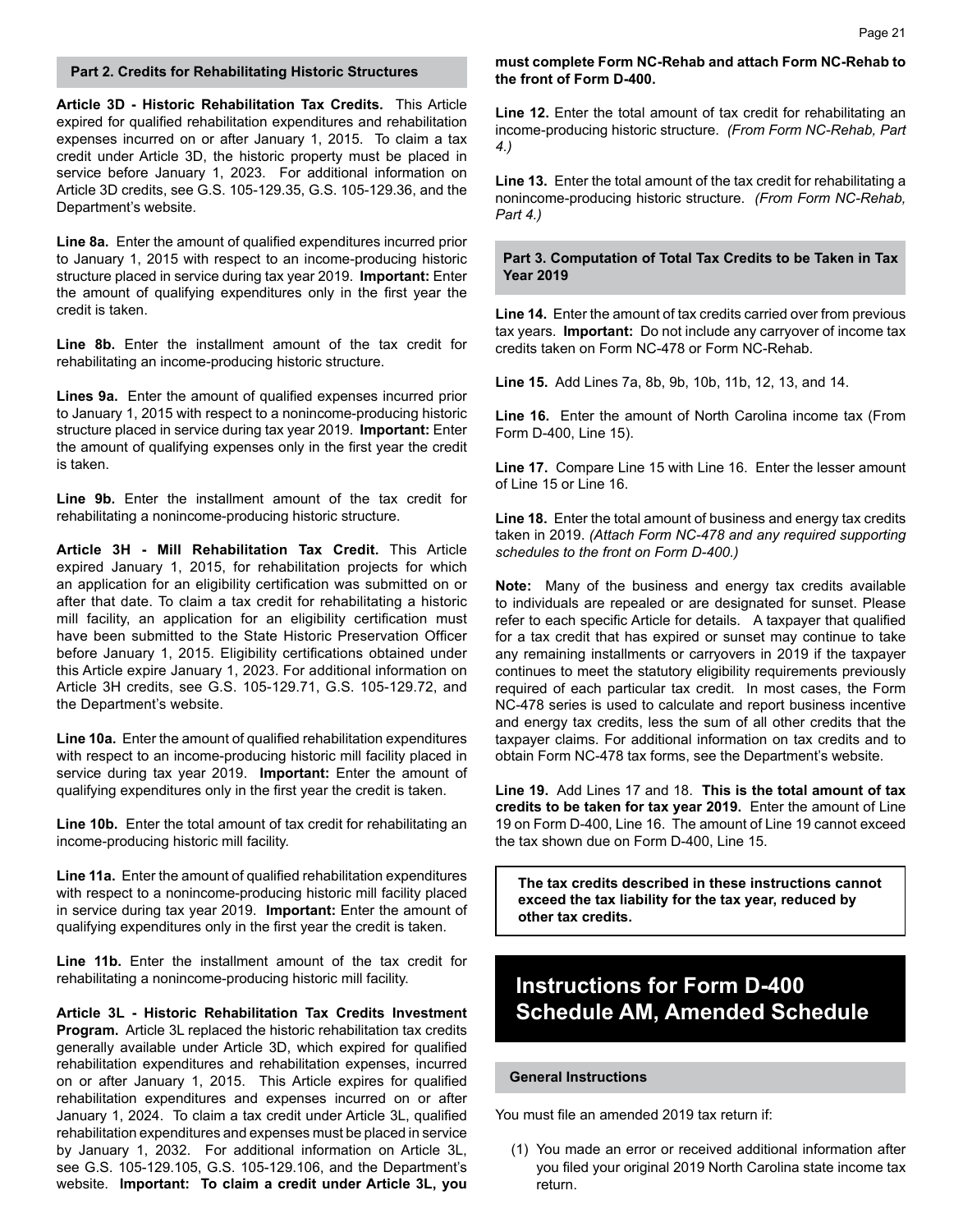#### Page 22

- (2) You need to report a net operating loss carryback.
- (3) The Internal Revenue Service made changes to your 2019 federal return. You must report the changes to the state by filing an amended return within six months from the date you receive a report from the IRS. If you do not amend your state return to reflect the federal changes and the Department receives a report from the Internal Revenue Service, an assessment may be made by the Department within three years from the date of receipt of the report. You also forfeit your right to any refund, which might have been due because of the federal changes.
- (4) You voluntarily filed an amended 2019 federal income tax return with the Internal Revenue Service and the return contains adjustments that increase the amount of your state tax payable. The North Carolina amended return must be filed within six months of filing the federal amended return. If you file the North Carolina amended return within the time required by law, the period for the Department to propose an assessment against you for any tax due is one year after the state amended return is filed or three years after the original return was filed or due to be filed, whichever is later. If you do not file the North Carolina amended return within the time period required by law, the period for the Department to propose an assessment against you for any tax due is three years after the date the federal amended return was filed with the Internal Revenue Service. **Note:** If you voluntarily file an amended federal return with the Internal Revenue Service and the return contains adjustments that decrease the amount of your state tax payable, the state amended return must be filed within the general statute of limitations for refunds. The general statute of limitations for obtaining a refund of an overpayment is the later of the following: (1) three years after the due date of the return, or (2) two years after the payment of the tax. If a valid extension is filed, a refund claimed on an amended return may be filed within three years from the extended due date.

When filing an amended North Carolina individual income tax return, fill in the "Amended Return" circle located at the top right of Form D-400. Attach Form D-400 Schedule AM to the front of Form D-400. You must attach the following information to your amended return, when applicable, as documentation to support the changes:

- A copy of a federal audit report.
- A copy of federal Form 1040X and supporting federal schedules and forms if changes are also applicable to your federal return.
- W-2 and 1099 statements to verify a change in income tax withheld.
- NC K-1 to verify tax payments made by a pass-through entity.
- Federal Form 1040X or Form 1045, including Schedule A and B, if amending as a result of a net operating loss.
- Any other required schedule or supporting form.

**If you filed Form D-400 Schedule S, D-400 Schedule PN, or Form D-400TC with your original return, then you must file these forms with your amended return, even if there are no changes to the form.**

**Specific Line Instructions**

**Form D-400 Schedule AM.** Enter the calendar or other tax year being amended, your name, address, and social security number in black or blue ink only. In addition, if you are married filing jointly, enter your spouse's name and social security number. If your mailing address has changed since you filed your original 2019 North Carolina state income tax return, fill in the applicable circle.

Fill in the circle(s) indicating the reasons you are amending your return and explain in detail the reason for each change. Attach the completed D-400 Schedule AM to Form D-400.

**Form D-400, Lines 1 through 21.** Fill in the appropriate circle indicating the return is an amended return. Make any necessary changes to the original Form D-400 by showing the corrected amounts on Lines 1 through 21.

**Form D-400, Line 22.** Include on Line 22 the amount paid with the original return (Form D-400, line 27) plus the additional tax paid since your original return was filed. If you did not pay the entire balance due shown on your original return, enter the actual amount that was paid. Do not include payments of interest or penalties.

**Form D-400, Line 24.** Include on Line 24 the overpayment, if any, shown on the original return (Form D-400, Line 28). If the overpayment claimed on your original return was previously adjusted by the Department, enter the adjusted overpayment on Line 24. This amount includes any portion that was refunded, applied to any outstanding debt, or to estimated tax, or contributed to the N.C. Nongame and Endangered Wildlife Fund, the N.C. Education Endowment Fund, or the N.C. Breast and Cervical Cancer Program. **Important:** Do not include interest you received on any refunds.

**Form D-400, Line 29.** If you elected to have your original refund applied to your estimated tax, do not enter this amount again on Line 29. However, you may elect to have an overpayment from your 2019 amended return applied to your 2020 estimated tax if your amended return is filed by January 15, 2021.

**Form D-400, Lines 30, 31, and 32.** If you wish to contribute part or all of your overpayment from your 2019 amended return to: (1) the N.C. Nongame and Endangered Wildlife Fund, (2) the N.C. Education Endowment Fund, or (3) the N.C. Breast and Cervical Cancer Program, enter the amount of the contribution on Lines 30 through 32 as applicable. **Important:** If you previously elected to have your original refund applied to the N.C. Nongame and Endangered Wildlife Fund, the N.C. Education Endowment Fund, or the N.C. Breast and Cervical Cancer Program, **do not** enter these amounts again on Lines 30 through 32 since these amounts have already been deducted from your original refund.

**Amended Return Payment Options.** When filing an amended return, individuals that owe additional tax can pay the additional tax due using one of the following options:

- **Pay Online** You can pay your tax online by bank draft (free), MasterCard or Visa (\$2 convenience fee for every \$100 paid). *(For more information, see the Department's website.)*
- **Payment Voucher**  If you do not pay your tax online, you must **generate a personalized D-400V Amended payment voucher**. The personalized payment voucher is located on the Department's website. The voucher allows the Department to process the amended return payment more accurately and efficiently with fewer errors.

Enclose the completed voucher and payment with your amended return. Do not send cash. Write your name, address, and social security number(s) on your payment.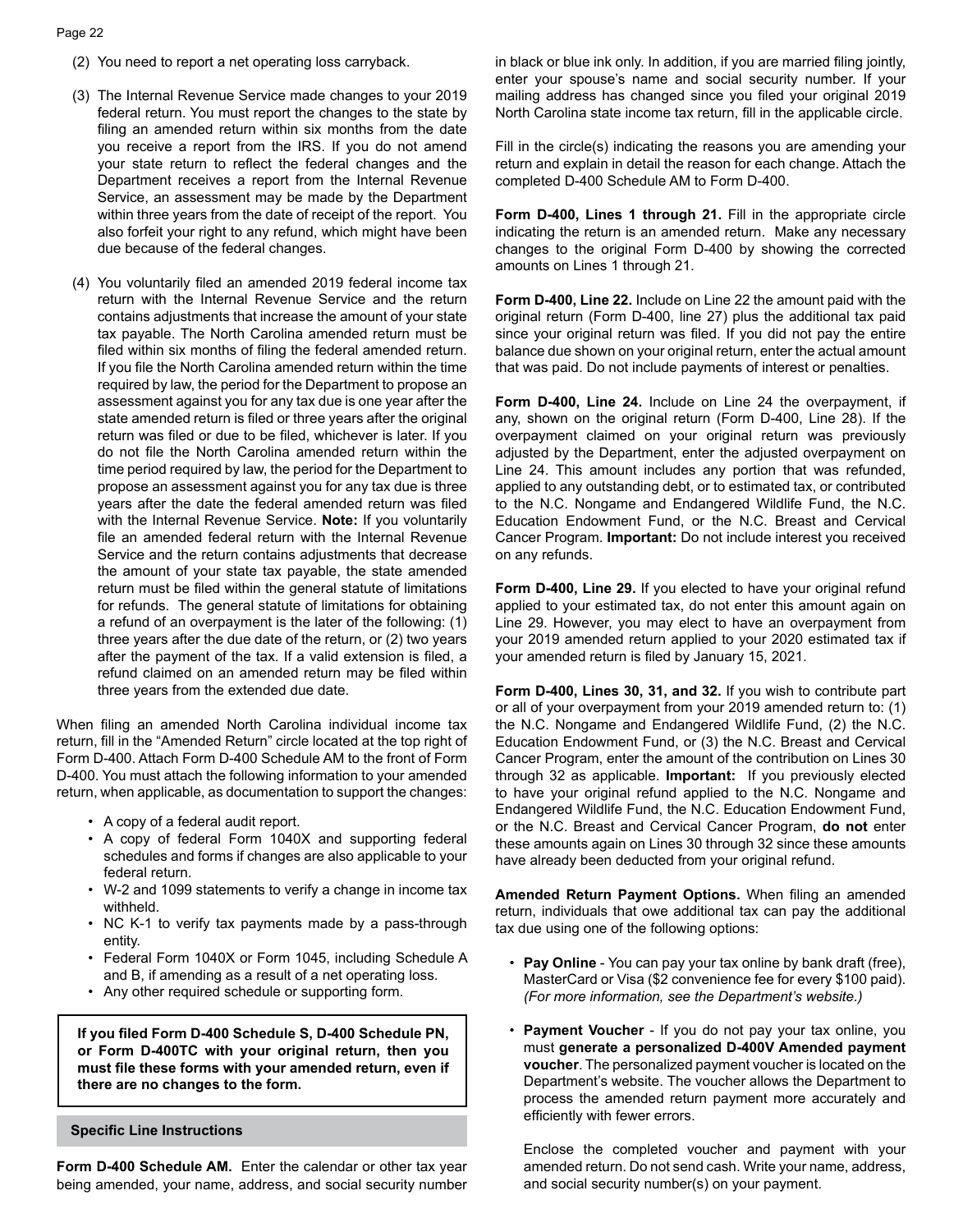## **Mailing Addresses**

#### **For Original Returns Only:**

**If you are due a refund:**

N.C. Department of Revenue P.O. Box R Raleigh, NC 27634-0001

**If you are not due a refund:**

N.C. Department of Revenue P.O. Box 25000 Raleigh, NC 27640-0640

#### **For Amended Returns Only:**

N.C. Department of Revenue, P.O. Box 25000, Raleigh, NC 27640-0640

### **Tax Assistance**

Information about individual income tax and tax forms may be obtained from our website at www.ncdor.gov. You may also call the Taxpayer Assistance and Collection Center at 1-877-252-3052 (toll free) for additional assistance in completing your tax forms or to request forms.

If you are disabled, have a low income, or are a senior citizen, income tax returns can be prepared free of charge through the VITA (Volunteer Income Tax Assistance)/TCE (Tax Counseling for the Elderly) programs. For locations and dates of assistance, taxpayers in North Carolina can call the Internal Revenue Service toll free, 1-800-829- 1040, weekdays.

## **Taxpayer Bill of Rights**

As a taxpayer, you are always entitled to fair, professional, prompt and courteous service from the North Carolina Department of Revenue. Our goal is to apply the state's tax laws consistently and fairly so that your rights are protected and to see that you pay only your fair share of North Carolina tax. (For more information on your rights as a North Carolina taxpayer, visit the Department's website.)

## **Property for Sale**

Looking for a bargain on good used vehicles, furniture, appliances, tools, and jewelry? Visit www.ncdor.gov/seizedproperty-auctions-collection-division and click on **Vehicles and Property Available for Auction.**